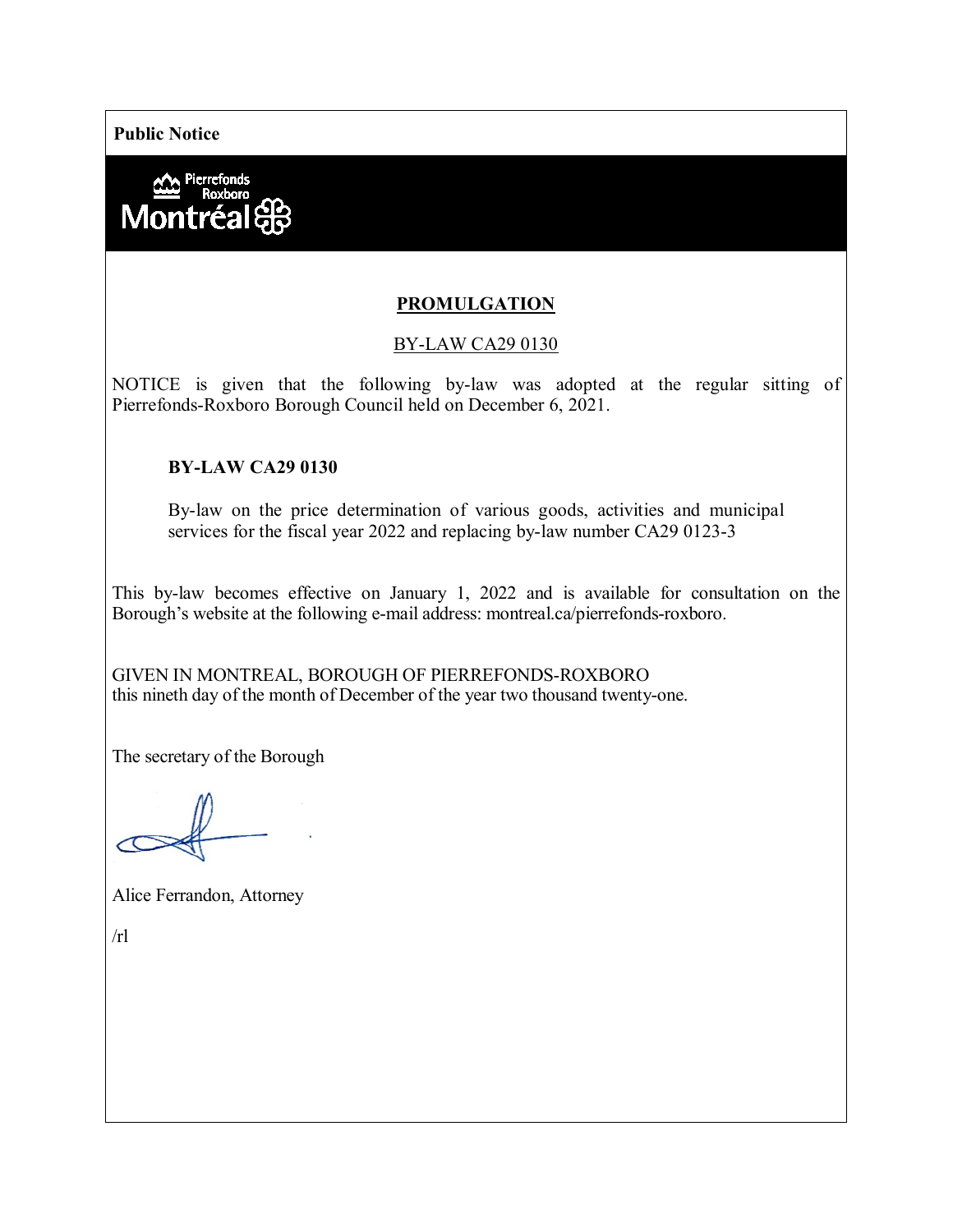### PROVINCE DE QUÉBEC

VILLE DE MONTRÉAL ARRONDISSEMENT DE PIERREFONDS-ROXBORO

# BY-LAW CA 29 0130

BY-LAW ON THE PRICE DETERMINATION OF VARIOUS GOODS, ACTIVITIES AND MUNICIPAL SERVICES FOR THE FISCAL YEAR 2022 AND REPLACING BY-LAW NUMBER CA29 0123-3

At the Borough of Pierrefonds-Roxboro regular sitting held by videoconference on December 6, 2021 at 7 p.m., in conformity with the Cities and Towns Act (L.R.Q., Chapter C-19), and in conformity with the ministerial orders by which the minister of Health and Social Services has implemented special measures for the municipalities in order to minimize the spreading risks associated with COVID-19, to which attend:

The Mayor of the Borough Mr. Dimitrios (Jim) Beis, Councillors Catherine Clément-Talbot, Charki (Shahi) Tarakjian, Benoit Langevin and Louise Leroux, all members of the Council and forming a quorum under the chairmanship of the Mayor of the Borough, Mr. Dimitrios (Jim) Beis.

The Director of the Borough, Mr. Dominique Jacob, and the Secretary of the Borough, M<sup>e</sup> Alice Ferrandon, also attend by videoconference.

BY VIRTUE OF Section 145 of the Charter of Ville de Montréal (R.S.Q., Chapter C-11.4) authorizing the boroughs to adopt a by-law fixing a pricing to finance part of their goods, services, and activities;

THE BOROUGH COUNCIL ENACTS THE FOLLOWING:

# **CHAPTER 1** GENERAL PROVISIONS

- **1.** The rates, rights and prices mentioned in the present by-law are fixed and charged to anyone who wants to use said goods or services or benefit from said activities.
- **2.** All the rates fixed in the present by-law, comprise, if payable, the goods and services tax (GST) and the Québec sales tax (QST), unless otherwise indicated.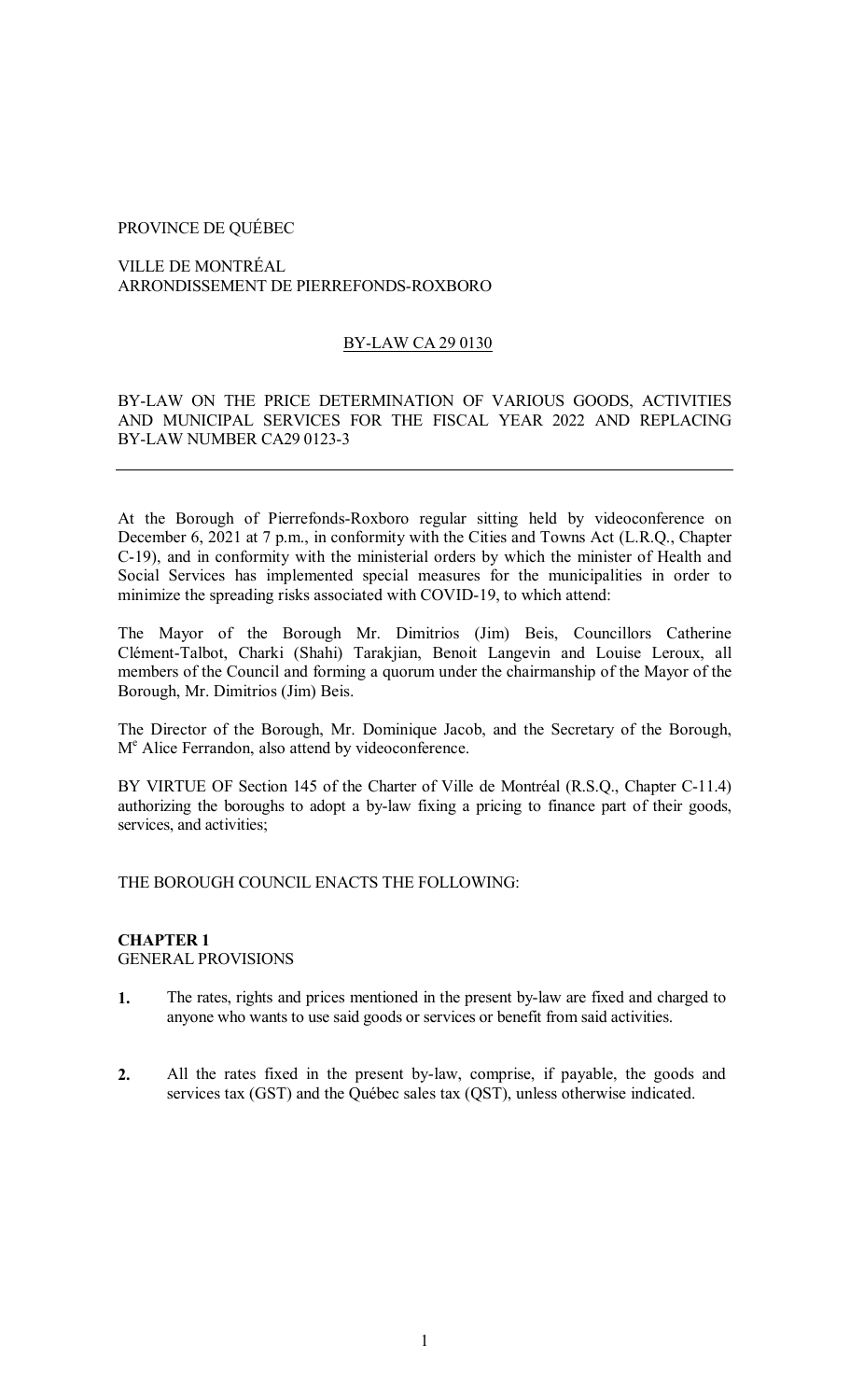**3.** In the present by-law, unless otherwise indicated by the context, the following terms mean:

| <b>SENIOR:</b>   | a natural person being 65 years of age or more;                                                                               |
|------------------|-------------------------------------------------------------------------------------------------------------------------------|
| STUDENT:         | a person who attends an accredited educational<br>institution on a full-time basis;                                           |
| MINOR:           | a natural person being less than 18 years of age;                                                                             |
| NPO:             | a non-profit organization incorporated by virtue of<br>the 3rd part of Companies Act (R.S.Q.<br>Chapter $C-38$ ;              |
| <b>RESIDENT:</b> | a natural person being domiciled or a legal person<br>having his business place within the territory of<br>Ville de Montréal; |

### **CHAPTER 2**  ADMINISTRATION

**4.** For the supply of documents by the Borough Office under the Act respecting Access to documents held by public bodies and the protection of personal information, will be charged the fees shown in Chapter II, Section II and annex of By-law on fees payable for the transcription, reproduction or transmission of documents and personal information of the Government of Québec (chapter A-2.1, r. 1.1).

When these documents are provided on USB key, the following fee will be charged: \$13

Despite the first paragraph, a natural person who's right of access to a document or to personal information is recognized is exempted from the payment of transcription, reproduction and transmission fees provided in this by-law, when the invoice's amount is less than \$8.15. The procurement of documents submitted in the context of a request cannot be split into several steps to bring down the charges of each at less than \$8.15. In this case, the number of documents already submitted without fees will be considered and added to the number of subsequently requested documents and the total amount will be due at the time of the transaction.

**5.** For providing the following documents, the following fees will be charged:

| $1^{\circ}$ | supply of general specifications:                                                     | \$50                           |
|-------------|---------------------------------------------------------------------------------------|--------------------------------|
| $2^{\circ}$ | photocopies of documents submitted by the citizen and made by a<br>municipal officer: |                                |
|             | black and white<br>color                                                              | $$0.10$ /page<br>$$0.50$ /page |

- **6.** For a cheque or other kind of payment returned by a financial establishment, the following fees will be charged:  $$35$
- **7.** For the issuance of a municipal regulation certificate of compliance required in order for the applicant to obtain a permit, a certificate or a confirmation issued by the Régie de l'alcool, des courses et des jeux du Québec, the Société de l'assurance automobile du Québec or the Office de la protection du consommateur, the following fees will be charged: \$130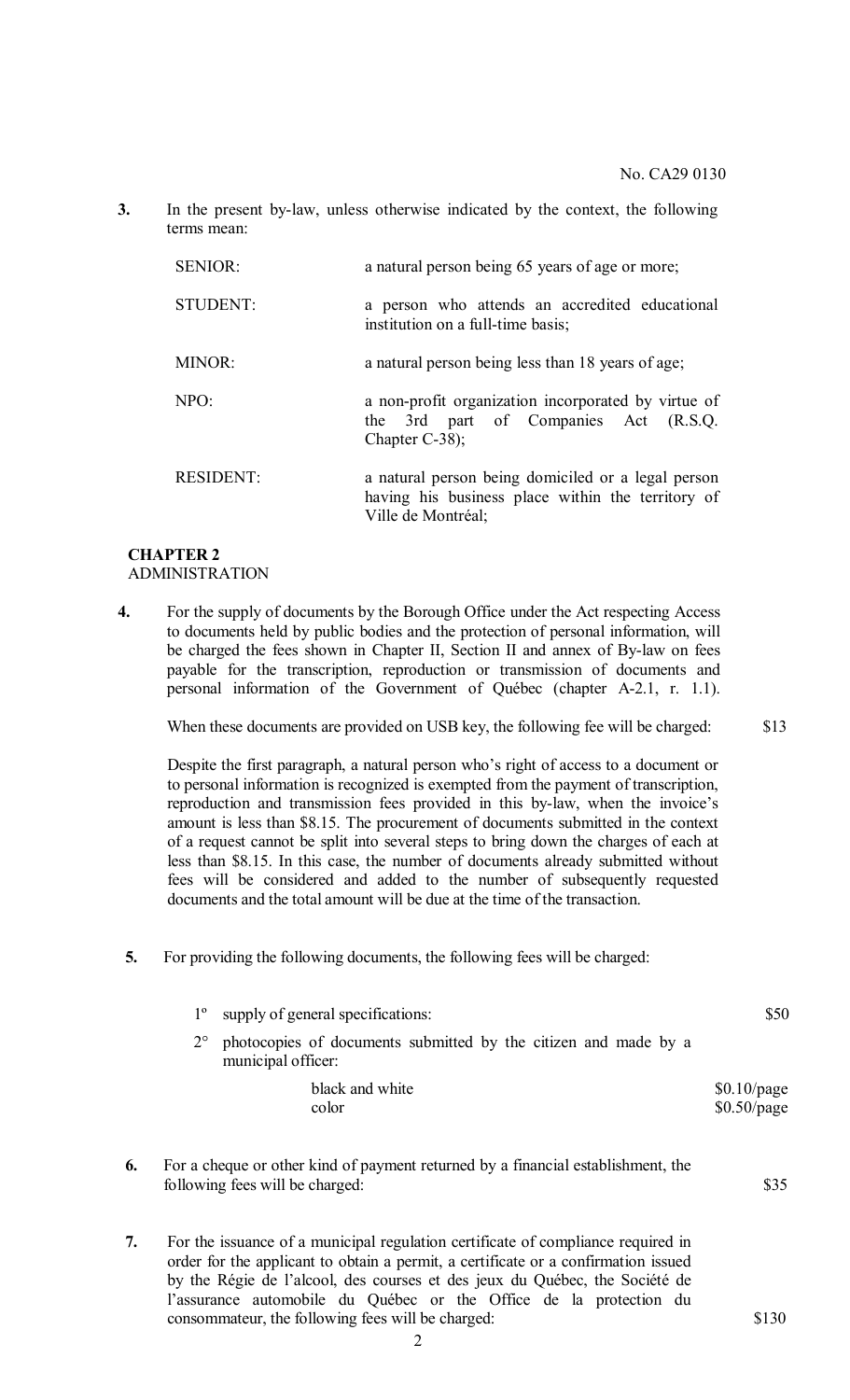\$85 per 3 hour block

**8.** For the issuance of a certificate of conformity to the municipal regulation required for the purposes of the Watercourses Act, the following fees will be charged:  $$250$ 

### **CHAPTER 3** PUBLIC WORKS

# **SECTION 1**

# USE OF GOODS AND PUBLIC SERVICES

- **9.** For the machinery and tools, hourly rates indicated in Annex A will be charged.
- **10.** For the opening and closing of the drinking water branch valve on the limit of private property outside regular working hours according to season, the following fee will be charged:

# **CHAPTER 4**

# ENGINEERING

**11.** To cut curbs and enlarge driveways, the following fee will be charged: 1° cut of a concrete curb, less than 2.0 m 2**°** bevel cut of a concrete curb, more than 2.0 m 3**°** construction of a culvert 4**°** refection of a curb 5**°** refection of a sidewalk 6**°** hole in a border, 50 mm maximum diameter Minimum amount of \$110 \$60 per linear meter \$300 per linear meter \$300 per linear meter \$400 per linear meter \$80 per unit

### **12.** For the connection of municipal services, the following fees will be charged:

| \$50    | file opening fee<br>$1^{\circ}$                                                                                                                                                                                                                                                                                              |
|---------|------------------------------------------------------------------------------------------------------------------------------------------------------------------------------------------------------------------------------------------------------------------------------------------------------------------------------|
|         | to the costs referred to in paragraph $1^{\circ}$ are added the costs for<br>$2^{\circ}$<br>the analysis of file review and the site supervision, including<br>the remuneration for the city's engineer, the municipal<br>engineering technical agent, the administrative unit secretary<br>and the construction supervisor: |
| \$1,750 | For single-family type buildings (H1), this amount is:                                                                                                                                                                                                                                                                       |
| \$2,725 | For two-family (H2), three-family (H2), multifamily (H3 and H4),<br>commercial et institutional types buildings, this amount is:                                                                                                                                                                                             |
| \$200   | The prepared file is valid for one (1) year from date of opening.<br>Beyond this period, additional fees are required for the update of<br>the file. Those fees include the remuneration of the engineer and<br>the administrative unit secretary and are fixed to:                                                          |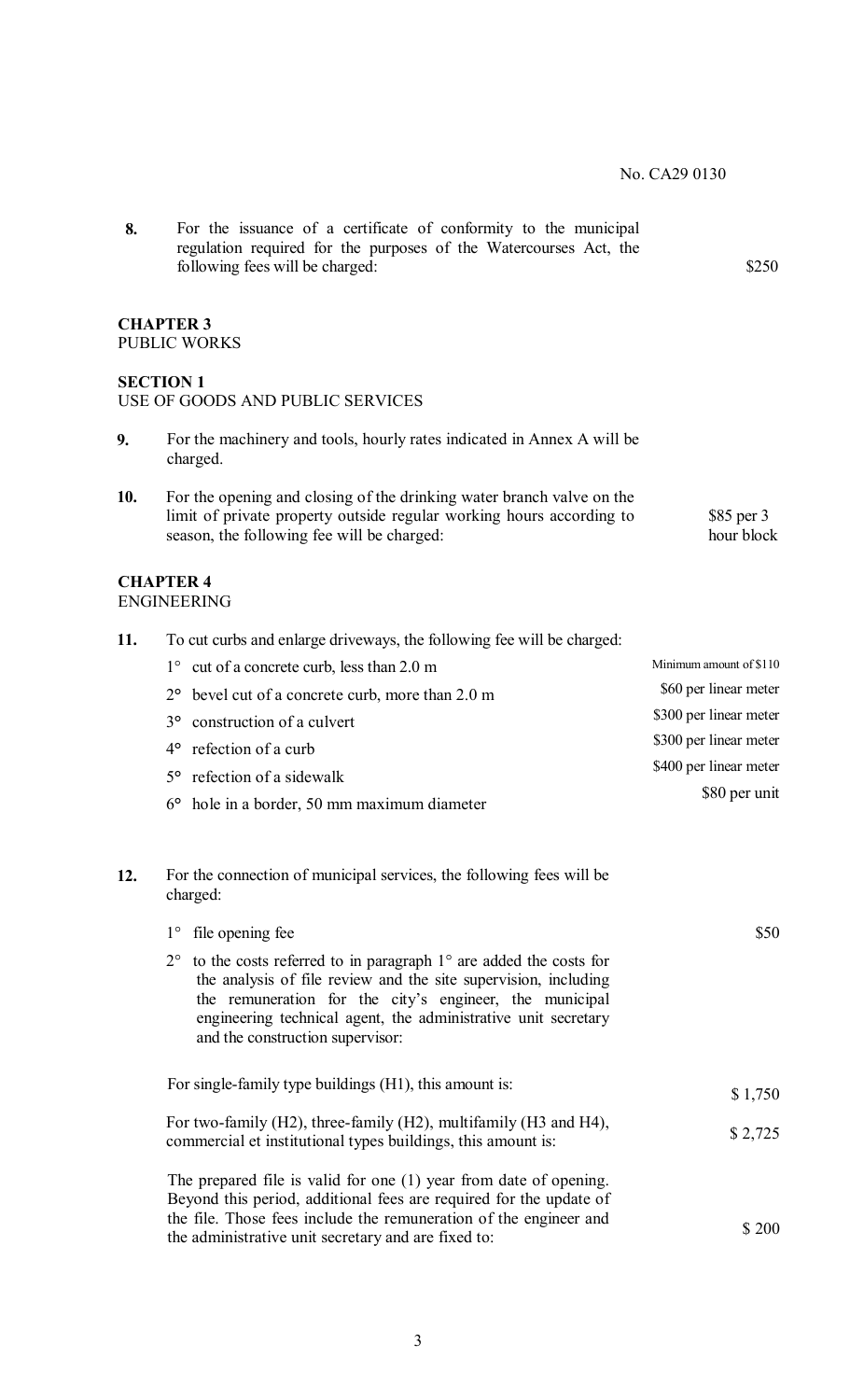### **CHAPTER 5** URBAN PLANNING

### **SECTION 1** SUBDIVISION

| 13. | For the purposes of subdivision by-law number CA29 0041, for<br>any request of subdivision, the following fees will be charged:                               |                                                       |
|-----|---------------------------------------------------------------------------------------------------------------------------------------------------------------|-------------------------------------------------------|
|     | 1° with the opening or closing of streets, lanes or parks<br>(are excluded from the calculation of the number of lots<br>those constituting streets or parks) | \$550<br>first lot and<br>\$220<br>per additional lot |
|     | $2^{\circ}$ without the opening or closing of streets, lanes or parks<br><b>SECTION 2</b>                                                                     | \$165<br>first lot and<br>\$110<br>per additional lot |

# ZONING

**14.** For the purposes of zoning by-law number CA29 0040, for any request of modification to zoning, the following fees will be charged:

| $1^{\circ}$ study fee                                                                            | \$3000  |
|--------------------------------------------------------------------------------------------------|---------|
| $2^{\circ}$ fee related to the amendment procedure                                               | \$5500  |
| $3^{\circ}$ fee related to the amendment procedure involving a<br>modification to the urban plan | \$8,800 |

All the above-mentioned fees must be paid by the applicant upon submitting his application.

The fees related to the studies listed under paragraphs 2 and 3 are refundable if the Borough Council refuses to adopt the first draft by-law. However, these same fees are not refundable in the case where, in accordance with the Act respecting land use planning and development (RLRQ, c. A-19.1), a second draft by-law is withdrawn after the submission of a valid application which must be submitted to the approval of certain qualified voters.

# **SECTION 3**

# MODIFICATION TO THE URBAN PLAN

**15.** For the study of a request for the modification to the urban plan covered by the Planning and Development Act (RLRQ, c. A-19.1), the following fees will be charged:

| $1^{\circ}$ | study fee                                            | \$3000  |
|-------------|------------------------------------------------------|---------|
| $2^{\circ}$ | fee related to the urban plan modification procedure | \$8,800 |

The fees related to the studies listed under paragraph 2 are refundable if the applicant withdraws his or her request after having been officially notified by the Urban Planning Advisory Committee and before the request has been submitted to the Borough Council.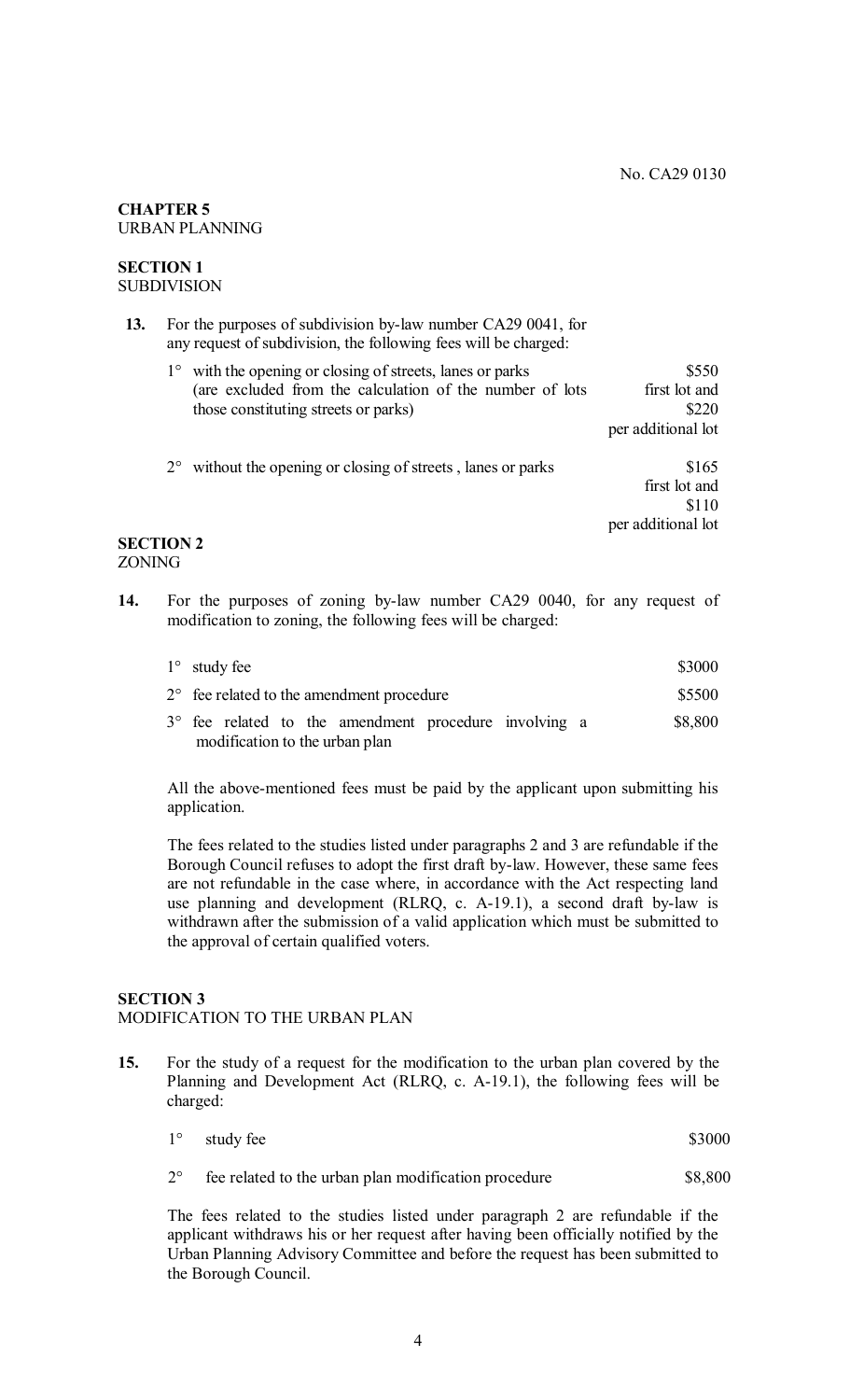#### **SECTION 4**

### SPECIFIC CONSTRUCTION, ALTERATION OR OCCUPANCY PROPOSALS FOR AN IMMOVABLE

| 16. |             | For the purposes of by-law CA29 0045 on specific construction, alteration or<br>occupancy proposals for an immovable in the borough of Pierrefonds-Roxboro,<br>the following fees will be charged: |          |
|-----|-------------|----------------------------------------------------------------------------------------------------------------------------------------------------------------------------------------------------|----------|
|     | $1^{\circ}$ | study fee                                                                                                                                                                                          | \$3,000  |
|     | $2^{\circ}$ | fees related to the procedure for adoption of a specific occupancy<br>proposal                                                                                                                     | \$3,300  |
|     | $3^\circ$   | fees related to the procedure for adoption of a specific construction<br>or alteration proposal having:                                                                                            |          |
|     |             | a) a floor surface area of 500 $m2$ or less                                                                                                                                                        | \$6,600  |
|     |             | b) a floor surface area of 501 m <sup>2</sup> to 4,999 m <sup>2</sup>                                                                                                                              | \$9,900  |
|     |             | c) a floor surface area of 5,000 $m2$ to 9,999 $m2$                                                                                                                                                | \$15,400 |
|     |             | d) a floor surface area of $10,000 \text{ m}^2$ to 24,999 m <sup>2</sup>                                                                                                                           | \$21,000 |
|     |             | e) a floor surface area of $25,000 \text{ m}^2$ and more                                                                                                                                           | \$32,000 |
|     | $4^\circ$   | for the study of a modification to a specific proposal<br>already authorized by resolution:                                                                                                        |          |
|     |             | a) occupancy proposal                                                                                                                                                                              | \$3,300  |
|     |             | b) construction or alteration of the floor surface area<br>of 500 $m^2$ or less                                                                                                                    | \$7,700  |
|     |             | construction or alteration of the floor surface area<br>$\mathbf{c})$<br>of more than 500 $m2$                                                                                                     | \$11,000 |

All the above-mentioned fees must be paid by the applicant upon submitting his application.

The fees related to the studies listed under paragraphs 2 and 3 are refundable if the Borough Council refuses to adopt the first draft resolution authorizing the specific proposal. However, these same fees are not refundable in the case where, in accordance with the Act respecting land use planning and development (RLRQ, c. A-19.1), a second draft resolution authorizing the specific proposal is withdrawn after the submission of a valid application which must be submitted to the approval of certain qualified voters.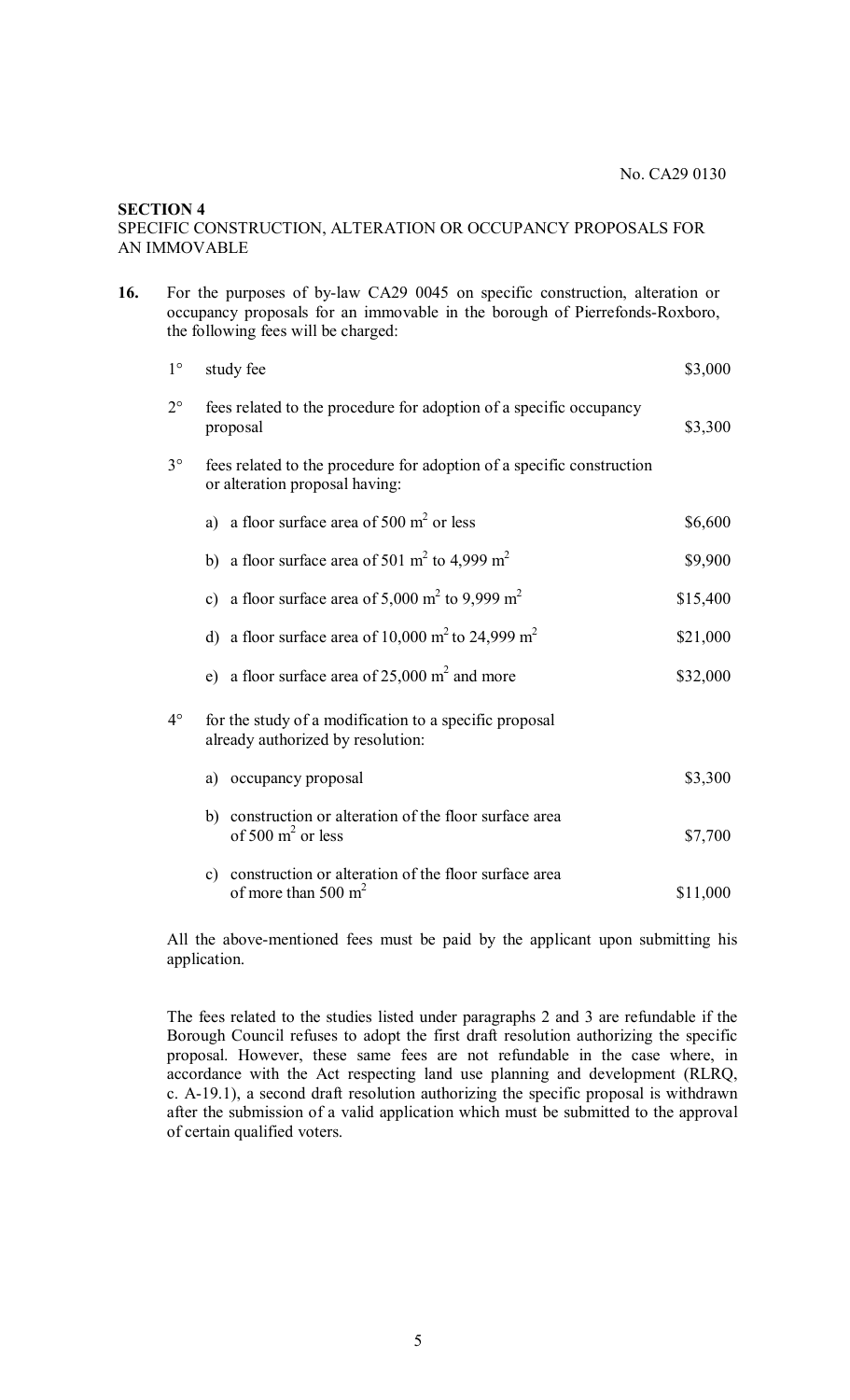# **SECTION 5** SITE PLANNING AND ARCHITECTURAL INTEGRATION PROGRAMME

**17.** For the purposes of by-law number CA29 0042 on site planning and architectural integration programme, for any study of site plan and architectural integration programme in the Housing Group (h), the following fees will be charged:

| For the first dwelling:  | \$300 |
|--------------------------|-------|
| Per additional dwelling: | \$55  |
|                          |       |

- **18.** For the purposes of by-law number CA29 0042 on site planning and architectural integration programme, for any study of site plan and architectural integration programme for an extension to a residential building or the addition of a floor to a Housing Group (h) residential building, the following fees will be charged: \$165
- **19.** For the purposes of by-law number CA29 0042 on site planning and architectural integration programme, for any study of site plan and architectural integration programme for a new accessory building of a 15  $m<sup>2</sup>$  and more floor area, an extension to an accessory building which brings the total floor area to more than  $15 \text{ m}^2$  or an architectural modification to a main residential building in the Housing (h) Group, the following fees will be charged: \$165
- **20.** For the purposes of by-law number CA29 0042 on site planning and architectural integration programme, for any study of site plan and architectural integration programme in the Commerce (c), Industry (i), Community (p) and Recreational Groups (r), the following fees will be charged:

| $200 \text{ m}^2$ or less                   | \$550   |
|---------------------------------------------|---------|
| b) $201 \text{ m}^2$ to 500 m <sup>2</sup>  | \$1,100 |
| c) $501 \text{ m}^2$ to $1,000 \text{ m}^2$ | \$1,650 |
| $1,001 \text{ m}^2$ or more                 | \$2,750 |

- **21.** For the purposes of by-law number CA29 0042 on site planning and architectural integration programme, for any study of site plan and architectural integration programme for the extension of an area of more than 50  $m<sup>2</sup>$  visible from the street or the modification of exterior cladding materials that exceed 50% of the façade surface visible from the street area for the buildings of the Commerce (c), Industry (i), Community (p) and Recreational (r) Groups, the following fee will be charged:  $$275$
- **22.** For the purposes of by-law number CA29 0042 on site planning and architectural integration programme, for any study of site plan and architectural integration programme for a new accessory building of a 15  $m<sup>2</sup>$  and more floor area, an extension to an accessory building which brings the total floor area to more than 15  $m<sup>2</sup>$  or an architectural modification to a main building in the Commerce (c), Industry (i), Community (p) and Recreational (r) Groups, the following fee will be charged: \$275
- **23.** For the purposes of by-law number CA29 0042 on site planning and architectural integration programme, for any study of site plan and architectural integration programme for the construction or extension of a building for the purpose of childcare or daycare center, the following fees will be charged:
	- 1° study and Council resolution fees
		- 2° transmission to the Borough Council fees

\$550

\$550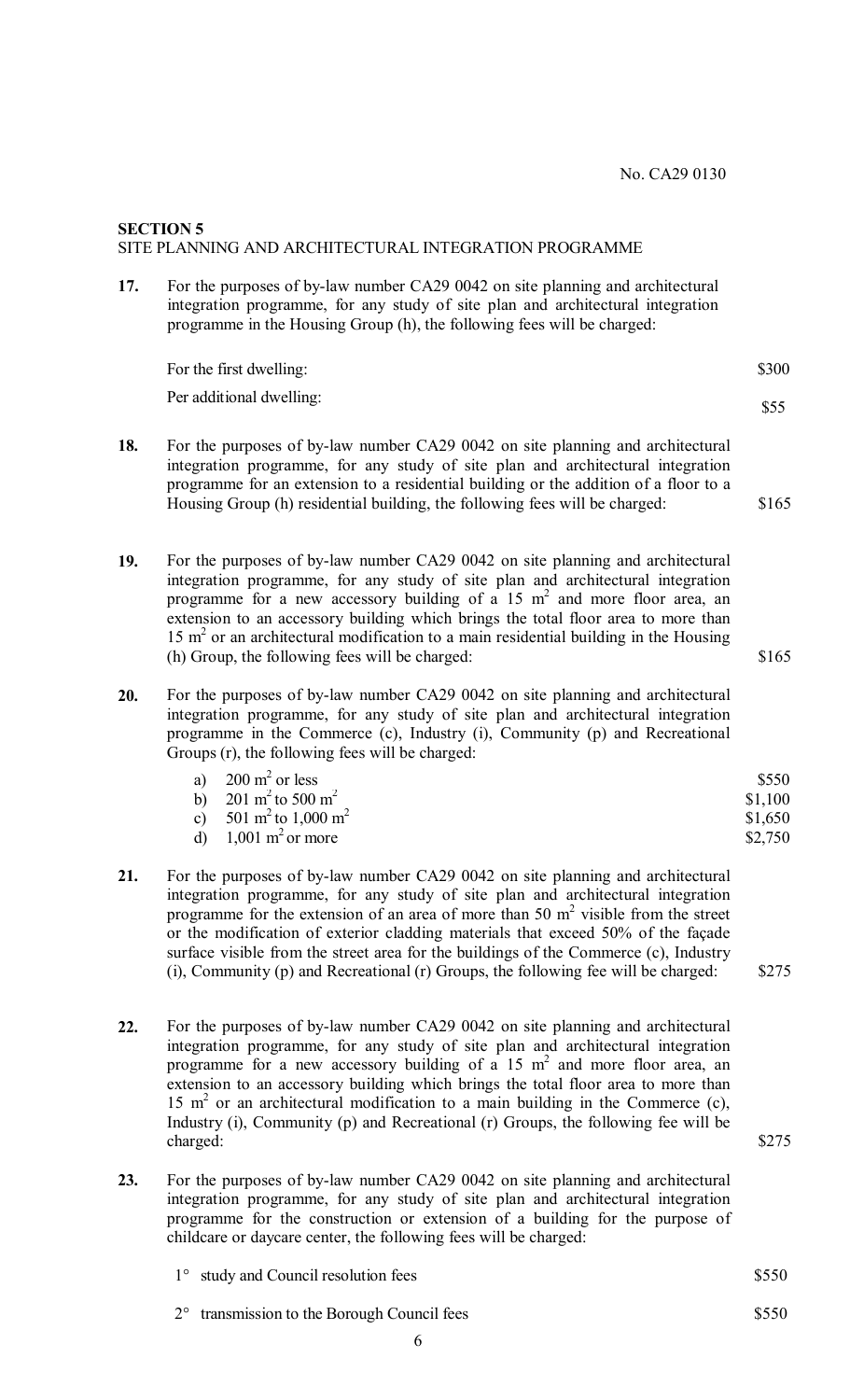All the above-mentioned fees must be paid by the applicant upon submitting his application.

The fees related to the presentation to Council of a file of site plan and architectural programme aiming to the construction or extension of a building for the purpose of a childcare or daycare center in residential zone are refundable if the applicant withdraws his or her request after having been officially notified by the Urban Planning Advisory Committee and before the request has been submitted to the Borough Council.

**24.** For the purposes of by-law number CA29 0042 on site planning and architectural integration programme, for any renewal of a site plan and architectural integration programme, the following fee will be charged:

50% of the invoiced amount for the originally approved project

**25.** For the purposes of by-law number CA29 0042 on site planning and architectural integration programme, for any study of site plan and architectural integration programme for any other works not specified in articles 16 to 23 inclusively, the following fees will be charged:

| $1^{\circ}$ | Housing (h) Group:                            | \$80  |
|-------------|-----------------------------------------------|-------|
|             | Commerce (c), Industry (i), Community (p) and |       |
|             | Recreational (r) Groups:                      | \$165 |

# **SECTION 6** CERTIFICATE OF OCCUPANCY

**26.** For the purposes of administration by-law number CA29 0097 of planning by-laws, for any study of a certificate of occupancy application, the following fees will be charged:

| $1^{\circ}$ Commerce (C), Industry (I), Community (P) and Recreational (R) Groups:            | \$220 |
|-----------------------------------------------------------------------------------------------|-------|
| 2° Intermediate Resources and supervised or unsupervised Collective Housing<br>$(H4)$ Groups: | \$110 |
| $3^{\circ}$ For an additional use associated with a Housing (h) Group building:               | \$110 |

# **SECTION 7**

CERTIFICATE OF AUTHORIZATION

- **27.** For the purposes of administration by-law number CA29 0097 of the planning by-laws, for any study of a certificate of authorization application, the following fees will be charged per subject:
	- 1° creation of a new parking, modification or extension of an existing parking, apart from maintenance and repair works of existing areas of such a layout and those included in the new building construction permit

 Residential use \$55 Other use \$105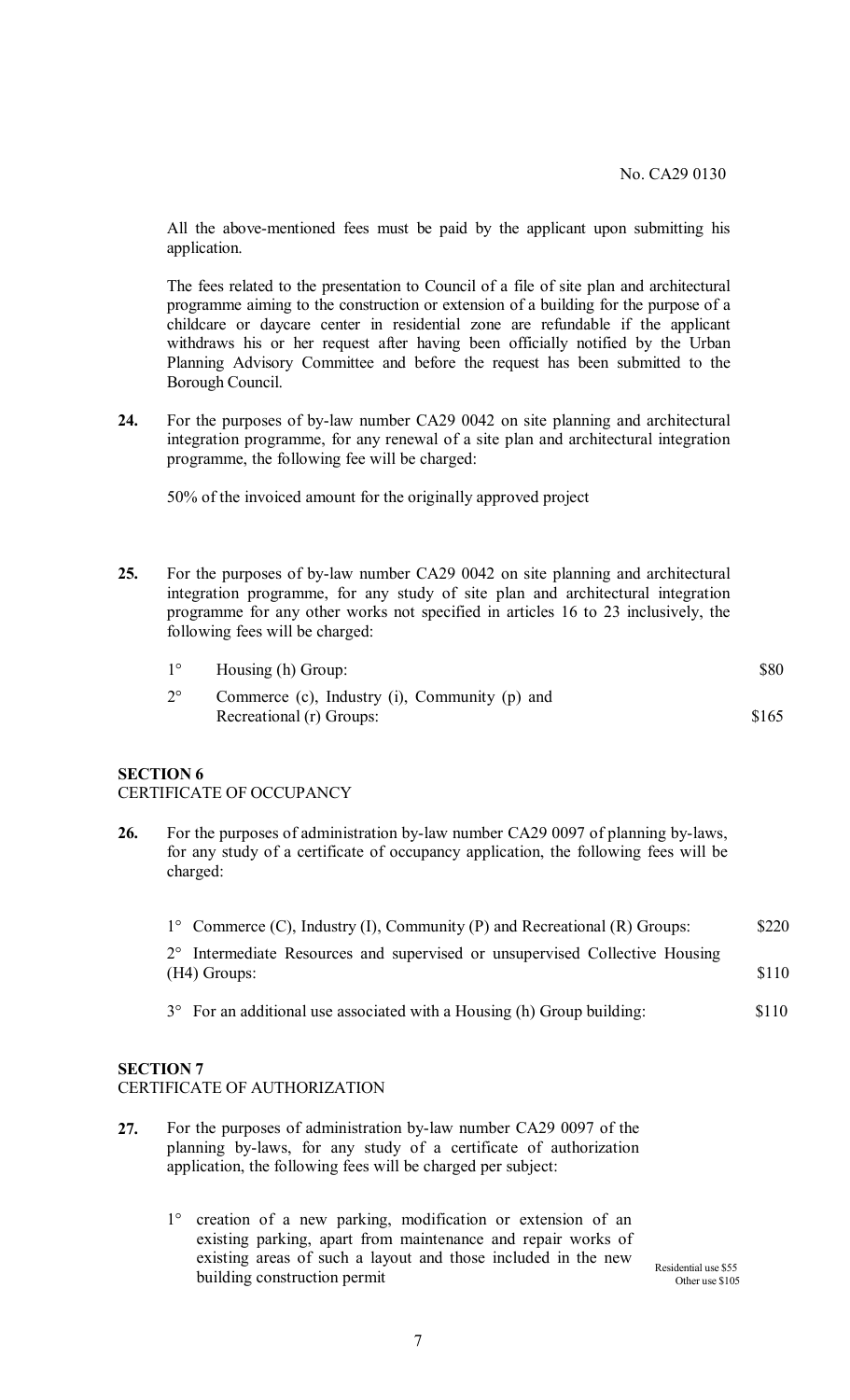| $2^{\circ}$  | creation, addition or modification of a parking entrance or a<br>traffic lane, apart from maintenance works                                                                                                                                                                                                                                                     | \$55<br>\$105                      |
|--------------|-----------------------------------------------------------------------------------------------------------------------------------------------------------------------------------------------------------------------------------------------------------------------------------------------------------------------------------------------------------------|------------------------------------|
| $3^\circ$    | filling or excavating work                                                                                                                                                                                                                                                                                                                                      |                                    |
| $4^{\circ}$  | installation, replacement or relocation of a fence                                                                                                                                                                                                                                                                                                              | \$55                               |
| $5^\circ$    | installation, replacement or relocation of a retaining wall                                                                                                                                                                                                                                                                                                     | \$55                               |
| $6^{\circ}$  | installation of a new outdoor accessory equipment, except if<br>installed at the same location for the replacement of an existing<br>installation                                                                                                                                                                                                               | \$55                               |
| $7^\circ$    | installation or replacement of any solid fuel burning device using<br>wood or gas                                                                                                                                                                                                                                                                               | \$55                               |
| $8^{\circ}$  | installation or removal of an underground fuel tank                                                                                                                                                                                                                                                                                                             | \$105                              |
| $9^\circ$    | installation or removal of a gas tank                                                                                                                                                                                                                                                                                                                           | \$55                               |
| $10^{\circ}$ | temporary installation of an exterior selling area associated with a<br>business place                                                                                                                                                                                                                                                                          | \$205                              |
|              | $11^{\circ}$ installation of an inground swimming pool                                                                                                                                                                                                                                                                                                          | \$105                              |
|              | $12^{\circ}$ installation of an aboveground swimming pool or pond whose<br>depth is more than 60 cm                                                                                                                                                                                                                                                             | \$55                               |
|              | $13^{\circ}$ installation of a temporary sign                                                                                                                                                                                                                                                                                                                   | \$55 per sign per<br>2 week period |
|              | 14° dismantlement or filling of an inground swimming pool whose<br>depth is more than 60 cm                                                                                                                                                                                                                                                                     | \$105                              |
| $15^{\circ}$ | construction, installation, moving or modification of a sign,<br>including its holder, except for a sign authorized without a<br>certificate of authorization according to the current zoning by-<br>law                                                                                                                                                        | \$105                              |
| $16^{\circ}$ | installation or replacement of a non-domestic antenna or a<br>telecommunication tower (per antenna)                                                                                                                                                                                                                                                             | \$155                              |
|              | 17° performing shoreline or littoral works or in a great or low<br>current zone, including filling or excavating works                                                                                                                                                                                                                                          | \$105                              |
| $18^{\circ}$ | felling trees other than ash tree according to the conditions<br>provided by the zoning by-law                                                                                                                                                                                                                                                                  | \$55                               |
| $19^{\circ}$ | attribution, addition or replacement of a civic number                                                                                                                                                                                                                                                                                                          | \$25                               |
| $20^{\circ}$ | addition of a new water or municipal sewer connection which<br>requires an intervention in the public street right-of-way, except<br>if the works are performed for the opening of a new street. The<br>fees of article 12 are to be added if applicable                                                                                                        | \$105                              |
| $21^{\circ}$ | replacement, repair or modification of water or municipal sewer<br>connection, including the replacement of a septic system,<br>exception made for the works performed within the issuance of<br>a construction permit for a new building with no intervention<br>necessary in the street right-of-way. The fees of article 12 are to<br>be added if applicable | \$105                              |
|              | 22° construction or modification of a waste water or lavatory and<br>household water disposal system, set out in the Regulation<br>respecting waste water disposal systems for isolated dwellings<br>Environment Quality Act (RLRQ, c. Q-2, r. 35.2)                                                                                                            | \$165                              |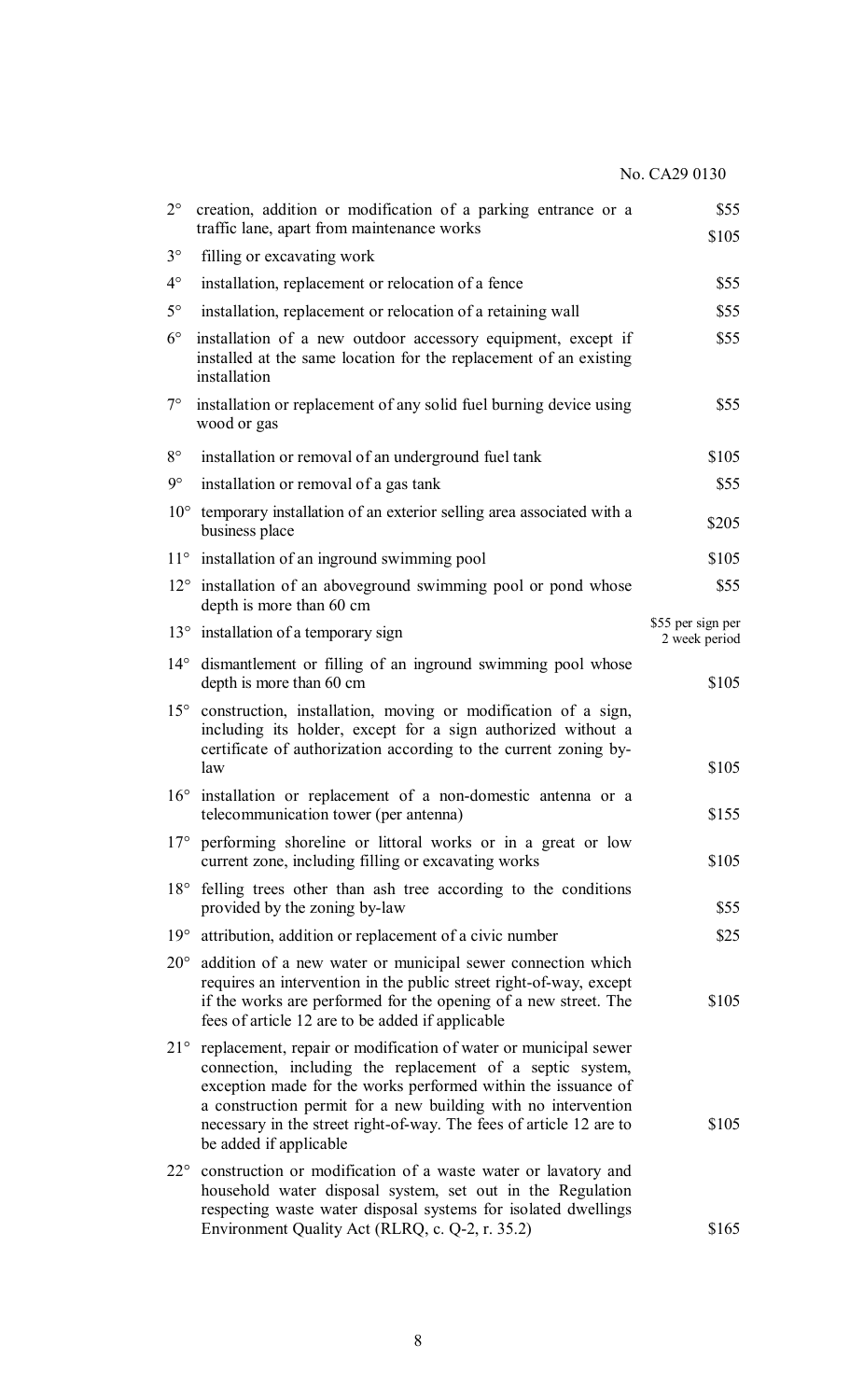|                   |              | 23° creation, building or modification of a groundwater catchment<br>facility set out in the Water Withdrawal and Protection<br>Regulation (R.L.R.Q., c. Q-2, r. 1.3), except in cases where the<br>enforcement of the regulation is the responsibility of the<br>environment minister | \$165   |
|-------------------|--------------|----------------------------------------------------------------------------------------------------------------------------------------------------------------------------------------------------------------------------------------------------------------------------------------|---------|
|                   |              | 24° authorization of the holding of a fair, festival, popular<br>celebration, fairground, circus show or any other promotional<br>event authorized by the zoning by-law                                                                                                                | \$55    |
|                   |              | $25^{\circ}$ authorization of the creation of a restaurant outdoor terrace                                                                                                                                                                                                             | \$155   |
|                   | $26^{\circ}$ | study of a certificate of authorization request for the installation<br>of a clothes and textiles recycling bin, per bin:                                                                                                                                                              | \$205   |
|                   | $27^{\circ}$ | annual renewal of a delivered certificate of authorization for the<br>installation of a clothes and textiles recycling bin, per bin:                                                                                                                                                   | \$100   |
|                   | $28^{\circ}$ | change the location of a construction or a portion of a<br>construction                                                                                                                                                                                                                | \$415   |
| <b>SECTION 8</b>  |              | <b>DEMOLITION OF IMMOVABLES</b>                                                                                                                                                                                                                                                        |         |
| 28.               | charged:     | For the purposes of administration by-law number CA29 0097 of the<br>planning by-laws and by-law number CA29 0098 governing the<br>demolition of immovable in the Borough of Pierrefonds-Roxboro, for<br>any demolition permit application, the following fees will be                 |         |
|                   | $1^{\circ}$  | for the demolition of any building built before 1940                                                                                                                                                                                                                                   | \$1400  |
|                   | $2^{\circ}$  | for the demolition of any building built after 1940, any<br>building damaged at more than 50% of its value, any<br>dangerous or unsanitary building and any demolition ordained<br>by the Court                                                                                        | \$425   |
|                   | $3^\circ$    | for the partial demolition of any building built after 1940                                                                                                                                                                                                                            | \$110   |
|                   | $4^{\circ}$  | for the demolition of any accessory or secondary building                                                                                                                                                                                                                              | \$110   |
| <b>SECTION 9</b>  |              | <b>MINOR EXEMPTION</b>                                                                                                                                                                                                                                                                 |         |
| 29.               |              | For the purposes of by-law CA29 0044 on minor exemptions, for any study<br>of a minor exemption request, the following fees will be charged:                                                                                                                                           |         |
|                   | $1^{\circ}$  | for the use groups "H1" and "H2"                                                                                                                                                                                                                                                       | \$1,000 |
|                   | $2^{\circ}$  | for the "H3", "H4", Commerce (c), Industry (i), Community (p) and<br>Recreational (r) use Groups                                                                                                                                                                                       | \$2,000 |
| <b>SECTION 10</b> |              | REQUEST FOR THE CONVERSION OF A BUILDING INTO DIVIDED<br><b>CO-OWNERSHIP</b>                                                                                                                                                                                                           |         |
|                   |              |                                                                                                                                                                                                                                                                                        |         |

**30.** For the purposes of Ville de Pierrefonds by-law number 1114 on rental buildings conversion, for a request of rental buildings conversion into divided co-ownership, the following fee will be charged: \$3,300/immovable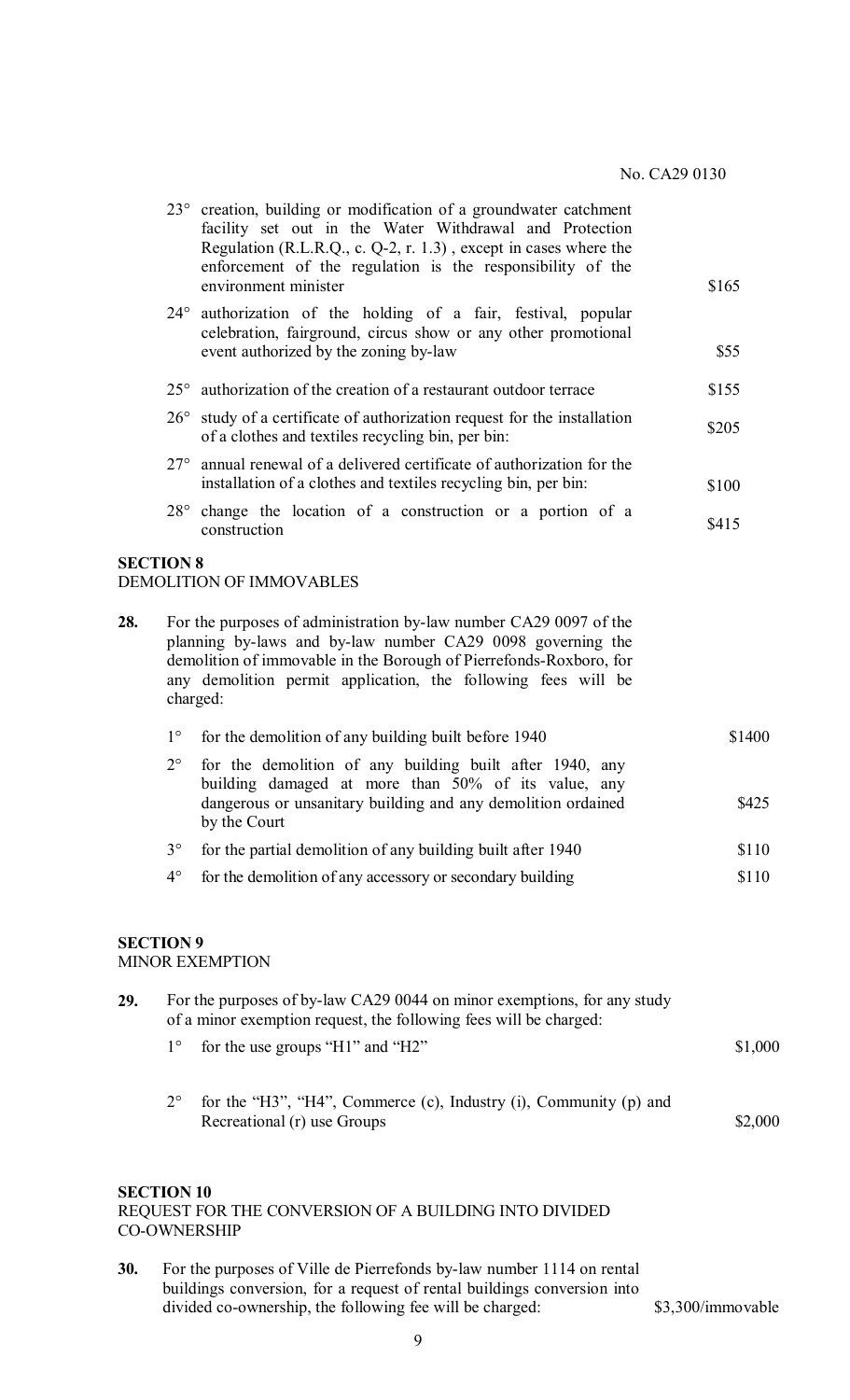### **SECTION 11** CONDITIONAL USES

| 31. | For the purposes of by-law number CA29 0043 governing conditional<br>uses, for a request on conditional use, the following fees will be<br>charged:                                                                                                                        |         |
|-----|----------------------------------------------------------------------------------------------------------------------------------------------------------------------------------------------------------------------------------------------------------------------------|---------|
|     | 1° study and recommendation by the Urban Planning Advisory<br>Committee fees                                                                                                                                                                                               | \$1,100 |
|     | $2^{\circ}$ fees related to the authorization procedure of conditional use by<br>the Borough Council                                                                                                                                                                       | \$4,300 |
|     | All the above-mentioned fees must be paid by the applicant upon<br>submitting his or her application.                                                                                                                                                                      |         |
|     | The fees related to the procedure of conditional use are refundable if<br>the applicant withdraws his or her request after having been officially<br>notified by the Urban Advisory Committee and 20 days before the<br>request has been submitted to the Borough Council. |         |
| 32. | For the purposes of by-law number CA29 0043 on conditional uses,<br>for any request of modification to the by-law on conditional uses, the<br>following fees will be charged:                                                                                              |         |
|     | 1° study and recommendation by the Urban Planning Advisory<br>Committee fees                                                                                                                                                                                               | \$1,100 |
|     | $2^{\circ}$ fees related to the procedure of amendment                                                                                                                                                                                                                     | \$4,300 |
|     | All the above-mentioned fees must be paid by the applicant upon<br>submitting his or her application.                                                                                                                                                                      |         |
|     | The fees related to the procedure of amendment are refundable if the<br>applicant withdraws his or her request after having been officially<br>notified by the Urban Advisory Committee and before the request has<br>been submitted to the Borough Council.               |         |

# **CHAPTER 6**

# OCCUPANCY OF PUBLIC PROPERTY

**33.** For the purposes of by-law number CA29 0018 on the occupancy of public property of the Borough of Pierrefonds-Roxboro, the following fees will be charged :

|  |  |  |  | 1° to issue a permit for the occupancy of public property: |
|--|--|--|--|------------------------------------------------------------|
|--|--|--|--|------------------------------------------------------------|

| a)<br>b) | for temporary occupancy<br>for periodical or permanent occupancy                                                                           | \$20<br>\$50 |
|----------|--------------------------------------------------------------------------------------------------------------------------------------------|--------------|
|          | $2^{\circ}$ a) for technical studies fees related to relatives a request of authorization<br>for a temporary occupancy of public property: | \$20         |
|          | b) for technical studies fees related to a request of authorization for<br>periodical or permanent occupancy of public property:           | \$500        |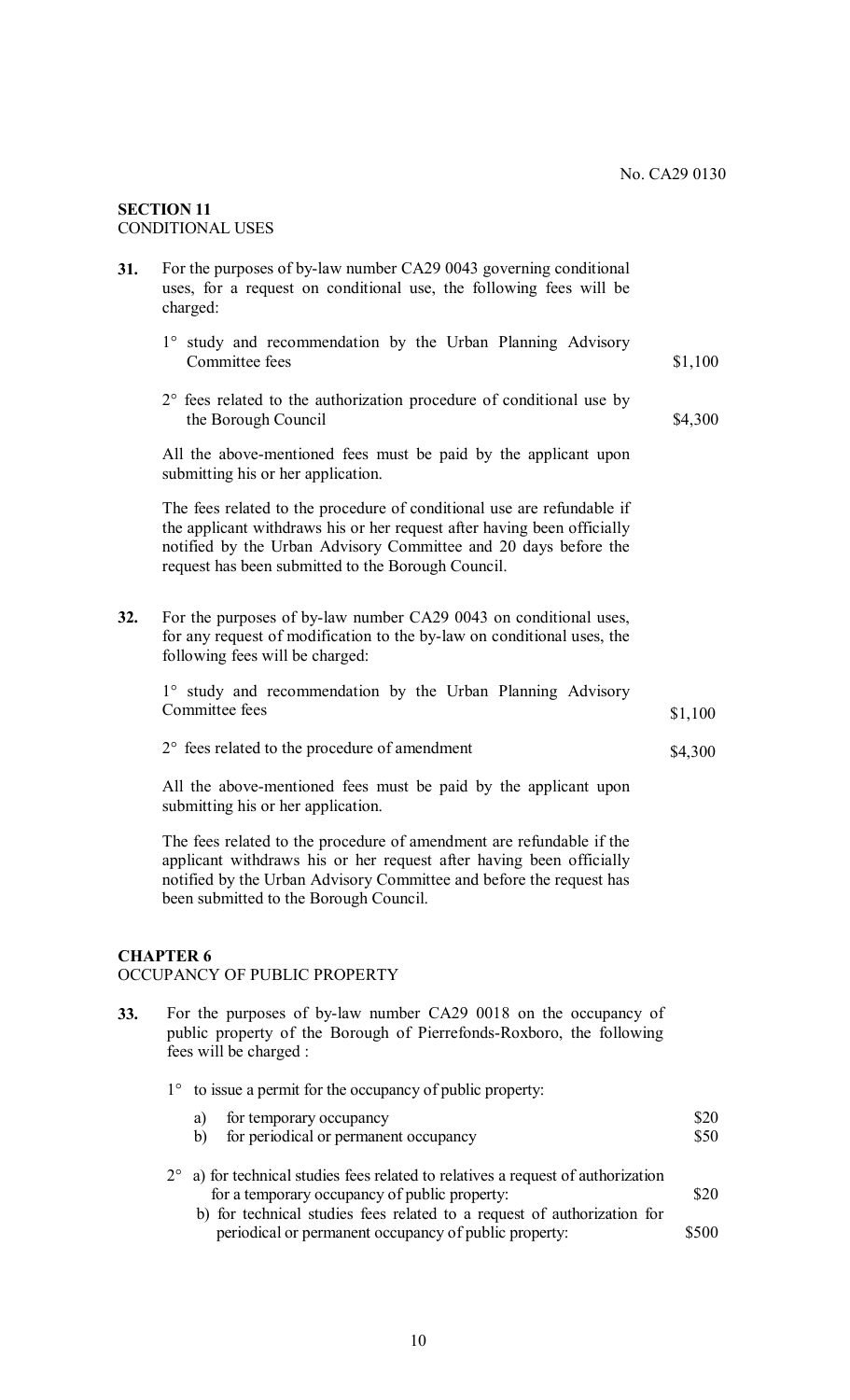|     | $3^{\circ}$ a) for fees related to a request for a modification or an extension of a<br>temporary occupancy of public property:                                                                                                                               | \$20  |
|-----|---------------------------------------------------------------------------------------------------------------------------------------------------------------------------------------------------------------------------------------------------------------|-------|
|     | b) for fees related to a request for a modification or an extension of a<br>periodical occupancy of public property:                                                                                                                                          | \$100 |
|     | c) for fees related to a request for a modification of a permanent occupancy<br>of public property:                                                                                                                                                           | \$100 |
| 34. | For the purpose of said by-law, the following daily fees will be<br>charged for temporary occupancy of public property:                                                                                                                                       |       |
|     | 1° behind the sidewalk, on an unpaved surface or in an alley<br>\$35                                                                                                                                                                                          |       |
|     | a) when the occupied area is less than $100 \text{ m}^2$<br>\$45                                                                                                                                                                                              |       |
|     | b) when the occupied area is between 100 and 300 $m^2$ , per<br>\$0.45<br>square meter                                                                                                                                                                        |       |
|     | c) when the occupied area is more than $300 \text{ m}^2$ , per square<br>\$0.90<br>meter                                                                                                                                                                      |       |
|     | if the intended occupancy at sub-paragraphs a) to c) result<br>d)<br>in the temporary traffic closing of the alley, in addition of<br>\$50<br>the price set at these sub-paragraphs:                                                                          |       |
|     |                                                                                                                                                                                                                                                               |       |
|     | $2^{\circ}$<br>on a pavement or a sidewalk:                                                                                                                                                                                                                   |       |
|     | when the occupied area is less than 50 $m2$<br>\$45<br>a)<br>when the occupied area is between 50 to 100 $m2$<br>\$90<br>b)<br>when the occupied area is between 100 $m^2$ and 300 $m^2$ ,<br>$\mathbf{c})$                                                   |       |
|     | \$1.25<br>per square meter                                                                                                                                                                                                                                    |       |
|     | when the occupied area is more than $300 \text{ m}^2$ , per square<br>$\mathbf{d}$<br>\$1.50<br>meter                                                                                                                                                         |       |
|     | on a street mentioned in the plan set out in appendix 1 of By-law<br>$3^\circ$<br>identifying the arterial and local road networks (02-003), in<br>addition to the price set at paragraphs $1 \circ$ and 2:                                                   |       |
|     | a) if the total occupied width is less than 3 m (one road);<br>\$100                                                                                                                                                                                          |       |
|     | b) if the total occupied width is from $3 \text{ m}$ to $6 \text{ m}$ (two roads);<br>\$200<br>c) if the total occupied width is from $6 \text{ m}$ to $9 \text{ m}$ (three roads)<br>\$300<br>d) if the total occupied width is more than 9 m (four roads or |       |
|     | more)<br>\$400                                                                                                                                                                                                                                                |       |
|     | e) if the occupancy provided for in subparagraphs a) to c)<br>results in the temporary closing of the street to traffic, in                                                                                                                                   |       |
|     | addition to the rate set in these subparagraphs:<br>\$200                                                                                                                                                                                                     |       |
|     | on a street other than those mentioned at paragraph 3, in addition<br>$4^{\circ}$<br>to the price set at paragraphs $1 \circ$ and 2:                                                                                                                          |       |
|     | a) if the total occupied width is less than 3 m (one road);<br>\$50                                                                                                                                                                                           |       |
|     | b) if the total occupied width is from 3 m to 6 m (two roads);<br>\$100<br>c) if the total occupied width is from $6 \text{ m}$ to $9 \text{ m}$ (three roads)<br>\$150<br>d) if the total occupied width is more than 9 m (four roads or                     |       |
|     | more)<br>\$200                                                                                                                                                                                                                                                |       |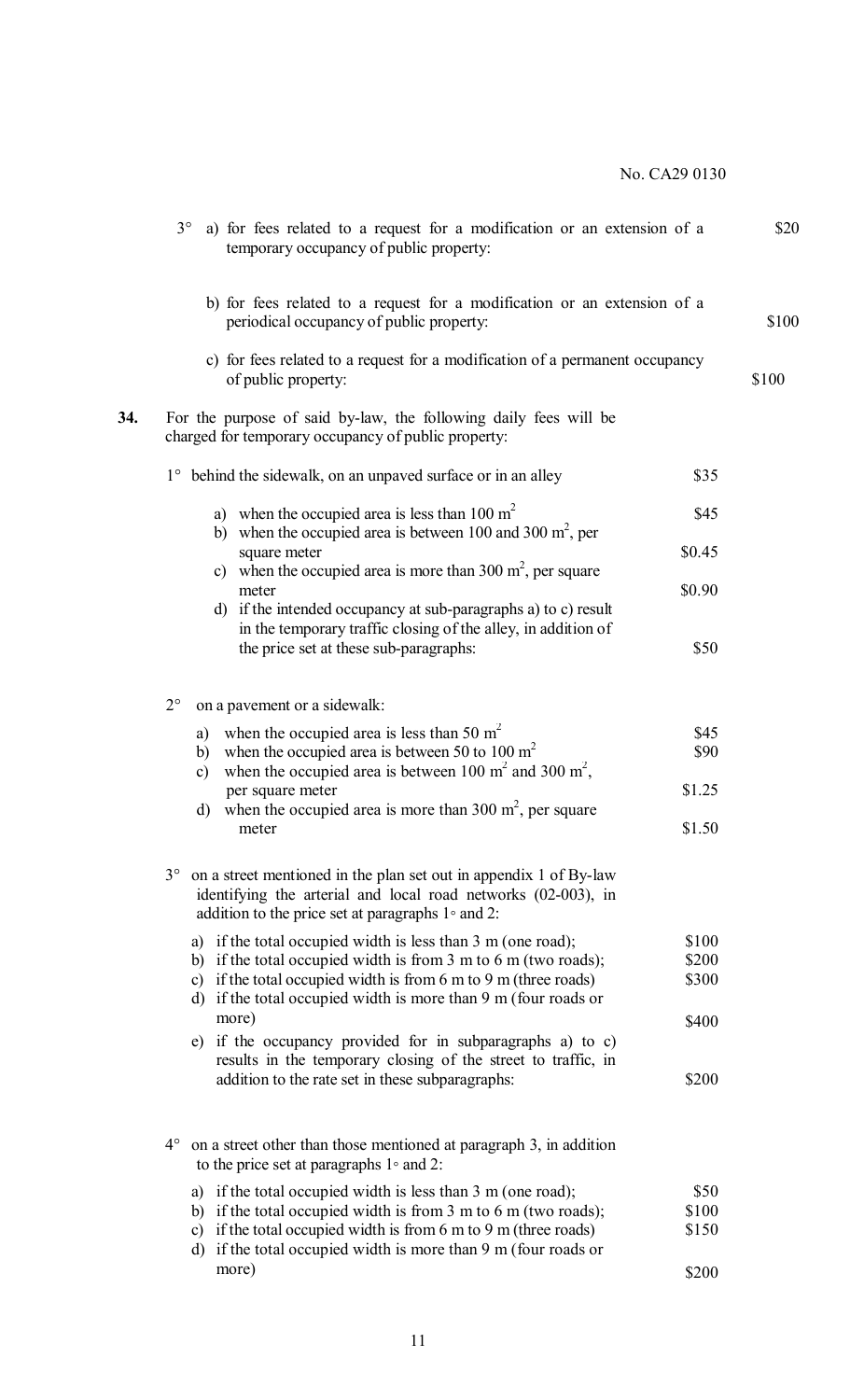e) if the occupancy provided for in subparagraphs a) to c) results in the temporary closing of the street to traffic, in addition to the rate set in these subparagraphs:  $$100$ 

When an occupancy extends over several sections of the public property as described in paragraphs 1, 2, 3 and 4, the corresponding fees add up.

- **35.** For the purposes of said by-law, for periodical or permanent occupancy of public property, a fee of 15% of the value of the occupied public property will be charged.
- **36.** For the purposes of said by-law, for a periodical occupancy, the price for having the right to occupy the public property determined by the application of article 35 is payable as follows:
	- 1° for the fiscal year in the course of which the occupancy has begun, one single payment applying to all days of that fiscal year from the first day of the occupancy until October 31;
	- 2° for any subsequent fiscal year, one single payment applying to all days from May 1 to October 31.

The minimum price to pay per fiscal year for a periodical occupancy provided for in the present article is: \$300

- **37.** For the purposes of said by-law, for a permanent occupancy, the price is payable as follows:
	- 1° for the fiscal year in the course of which the occupancy has begun, one single payment applying to all days of that fiscal year from the first day of the occupancy ;
	- 2° the rate for permanent occupancy of the public property for a fiscal year subsequent to the fiscal year in the course of which the occupancy has begun, is charged according to the terms of collecting the general property tax provided for in the annual by-law on taxes adopted by Montreal municipal council in view of total payments, eligibility dates, and payment period.

The minimum price to pay per fiscal year for the permanent occupancy provided for in the present article is  $$300$ **38.** For the purposes of said by-law, to issue an extract of the register of occupancies, the following fees will be charged:  $1^\circ$  1 to 4 pages, a flat rate of :  $$10$  $2^{\circ}$  5 pages and more, per page : \$2.50

- **39.** For the purposes of said by-law, for the modification of the register of occupancies to write down on the original permit the name of the new owner, the following fee will be charged: :  $$55$ **40.** For the purposes of said by-law, to modify the permit holder related to
	- the same periodical or permanent occupancy, the following fee will be charged: \$55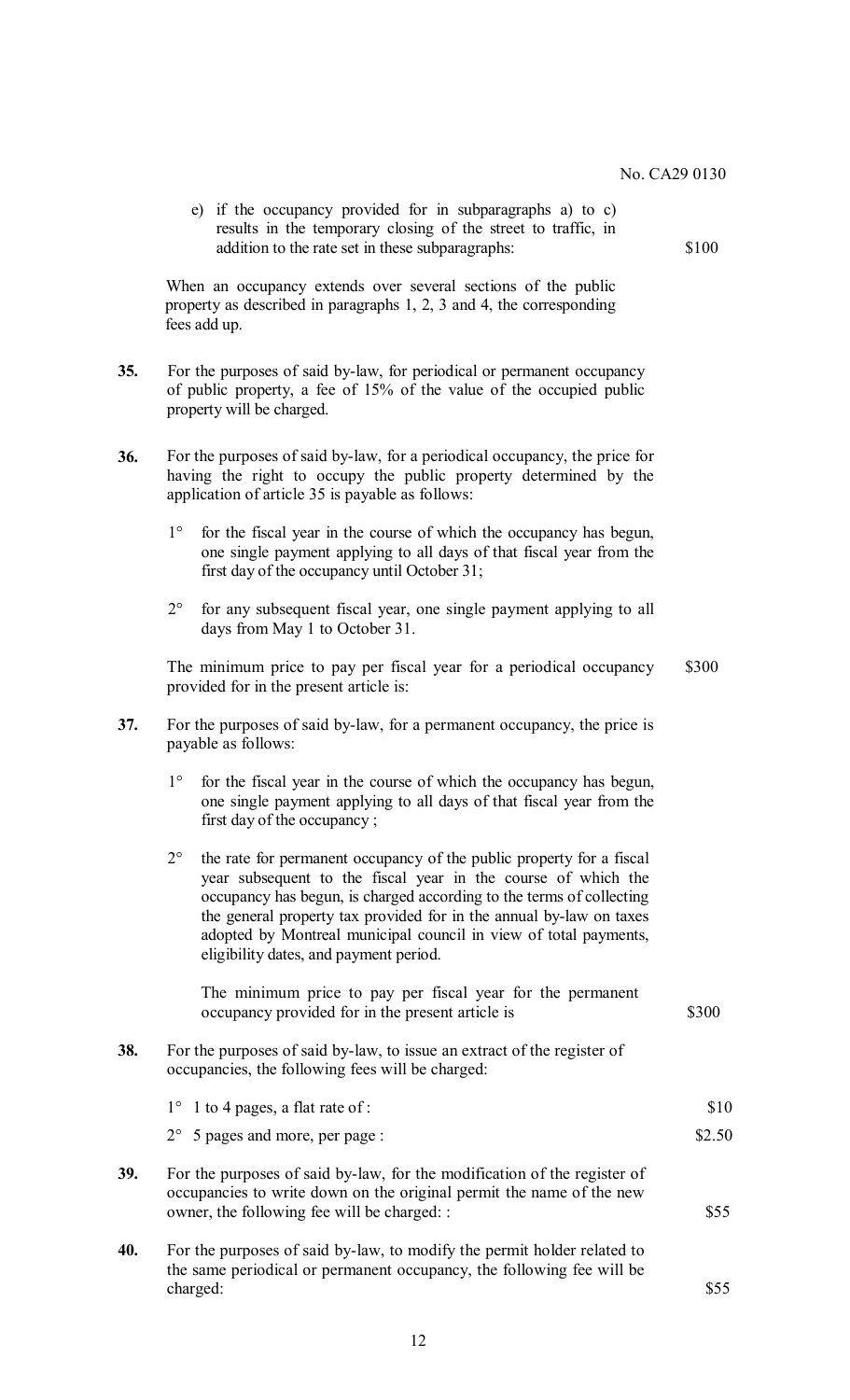- **41.** The rate provided for in articles 33 and 34 does not apply when the permit is granted for filming or for promotional or cultural activities managed by the City, as well as the public markets authorized by the Council.
- **41.1** The rate provided for in articles 33 to 37 does not apply in the case of an occupancy of public property related to an electricity, gas, telecommunications or cable transmission system, or other occupancy performed or managed by a government entity, by the State, by state representatives as well as their contractors as long as the occupancy or the works are part of the mission of the state or its representatives.
- **41.2** In regard to By-law concerning the circulation of trucks and tool vehicles (CA29 0060), for an authorization prescribing the path of a non-standard vehicle of a maximum validity of 30 days, the following fees will be charged:

| $1^\circ$ issuance of the authorization                          | \$25  |
|------------------------------------------------------------------|-------|
| $2^{\circ}$ opening of the file and study of the prescribed path | \$125 |

# **CHAPTER 7**

#### COMMEMORATIVE PARK BENCH

| 42. | For the purposes of the acquisition program of commemorative<br>benches established by resolution number CA14 29 0306, the following<br>fees will be charged: |            |
|-----|---------------------------------------------------------------------------------------------------------------------------------------------------------------|------------|
|     | 1° nameplate on an existing bench                                                                                                                             | \$574.88   |
|     | $2^{\circ}$ new bench                                                                                                                                         | \$1,724.63 |

### **CHAPTER 8**

#### CULTURAL GOODS AND SPORTS EQUIPMENT

### **SECTION 1**  LIBRARIES

**43.** For a membership giving access to a Borough's library, the following fees will be charged:

|     |             | $1^{\circ}$ resident – 2-year membership                                                                      | no charge |
|-----|-------------|---------------------------------------------------------------------------------------------------------------|-----------|
|     | $2^{\circ}$ | $non resident - 1-year membership$                                                                            |           |
|     |             | adult (14-64 years old)<br>a)                                                                                 | \$88      |
|     |             | youths (0-13 years old)<br>b)                                                                                 | \$44      |
|     |             | senior<br>C)                                                                                                  | \$56      |
|     |             | student attending a recognized educational institution located<br>d)<br>on the territory of Ville de Montréal | no charge |
|     |             | Ville de Montréal employee<br>e)                                                                              | no charge |
| 44. |             | For replacing a membership card, the following fees will be charged:                                          |           |
|     |             | adult (14-64 years old) and organizations serving adults                                                      | ¢?        |

adult (14-64 years old) and organizations serving adults  $$3$  senior, vouth (0-13 years old) and organizations serving vouth  $$2$  $2^{\circ}$  senior, youth (0-13 years old) and organizations serving youth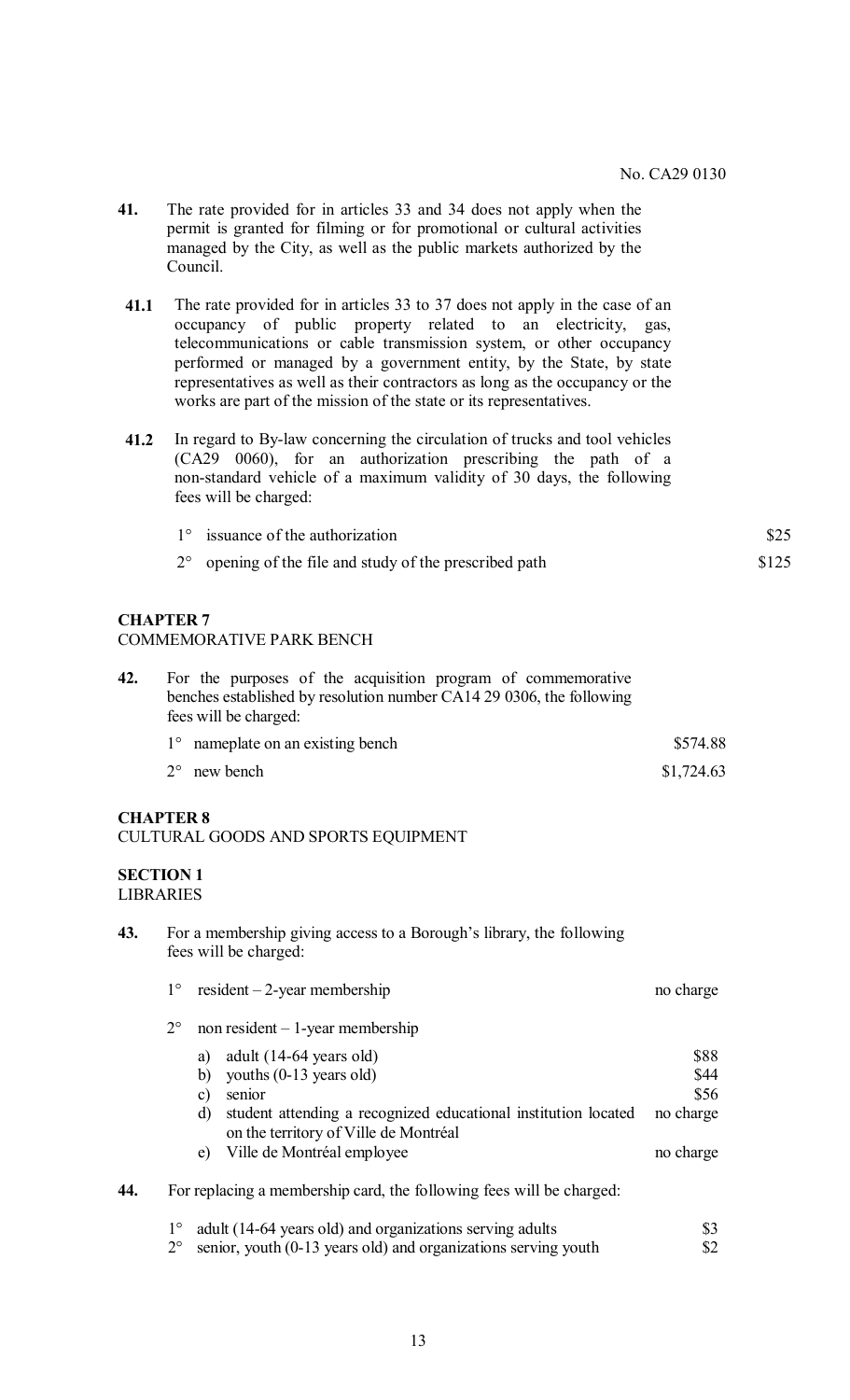- **45.** For the loan, the reservation or the put-on layaway of a paper or audiovisual document, a musical instrument or equipment, no fees will be charged.
- **46.** For any delay in returning to the library a borrowed document musical instrument or equipment, no fees will be charged.

# **47.** For any lost or damaged document or equipment, the following fees will be charged:

|             | 1° document or equipment lost or to be discarded                         | replacing $cost+$ \$5              |
|-------------|--------------------------------------------------------------------------|------------------------------------|
| $2^{\circ}$ | document or equipment overdue by more than thirty-one (31) days          | replacing cost + $$5$              |
| $3^{\circ}$ | new binding                                                              | \$7                                |
|             | 4° minor damage (bar code, torn up page, chip, etc.)                     | \$2                                |
|             | 5° lost of a casing, thematic bag, accompanying document or              | \$2                                |
|             | pieces of a board game                                                   | \$2                                |
|             | 6° lost of one or many pieces of a board game which makes it<br>unusable | replacement cost $+$ \$5           |
|             | 7° lost of a disk in a package                                           |                                    |
|             | 8° lost of a thematic bag (including content)                            | replacement cost $+$ \$5           |
|             | $9^{\circ}$ lost of a document in a thematic bag                         | cost of document+\$5               |
|             | $10^{\circ}$ broken turn table needle                                    | \$10                               |
|             | 11° minor damage of a musical instrument (non-essential                  | \$2                                |
|             | elements or less expensive/minor repairs                                 |                                    |
|             | 12° major damage of a musical instrument (essential elements             | \$10                               |
|             | or more expensive/important repair                                       |                                    |
|             | 13° complete break of a musical instrument or case                       | $\$20 + \$5$                       |
|             | 14° lost musical instrument                                              | replacement $\cos t + \frac{6}{3}$ |

# **48.** For the following products and services, the following fees will be charged:

|             | a) black-and-white photocopy(8,5 x 11 et 8,5 x 14)             | $$0.10$ /page |
|-------------|----------------------------------------------------------------|---------------|
|             | b) black-and-white photocopy $(11 \times 17)$                  | $$0.20$ /page |
|             | $2^{\circ}$ a) colour photocopy (8,5 x 11 et 8,5 x 14)         | $$0.50$ /page |
|             | b) colour photocopy $(11 \times 17)$                           | $$1$ /page    |
|             | $3^{\circ}$ a) black-and-white printing (8,5 x 11 et 8,5 x 14) | $$0.10$ /page |
|             | b) black-and-white printing $(11 \times 17)$                   | $$0.20$ /page |
|             | $4^{\circ}$ a) colour printing (8,5 x 11 et 8,5 x 14)          | $$0.50$ /page |
|             | b) colour printing $(11 \times 17)$                            | \$1/page      |
| $5^{\circ}$ | 3D printing                                                    | free          |
| $6^{\circ}$ | reusable bag                                                   | \$1/each      |
| 7°          | lamination                                                     |               |
|             | card<br>a)                                                     | $$0.50$ /each |
|             | b)<br>$8\frac{1}{2} \times 11$                                 | \$1/each      |
|             | $8\frac{1}{2} \times 14$<br>c)                                 | $$1.50$ /each |

**49.** For the sale of documents removed from the Ville de Montréal collection, the following fees will be charged:

| a. adult's books, CD and DVD  |        |
|-------------------------------|--------|
| b. children's books           | \$0.50 |
| c. periodicals                | \$0.25 |
| d. dictionaries and art books |        |
|                               |        |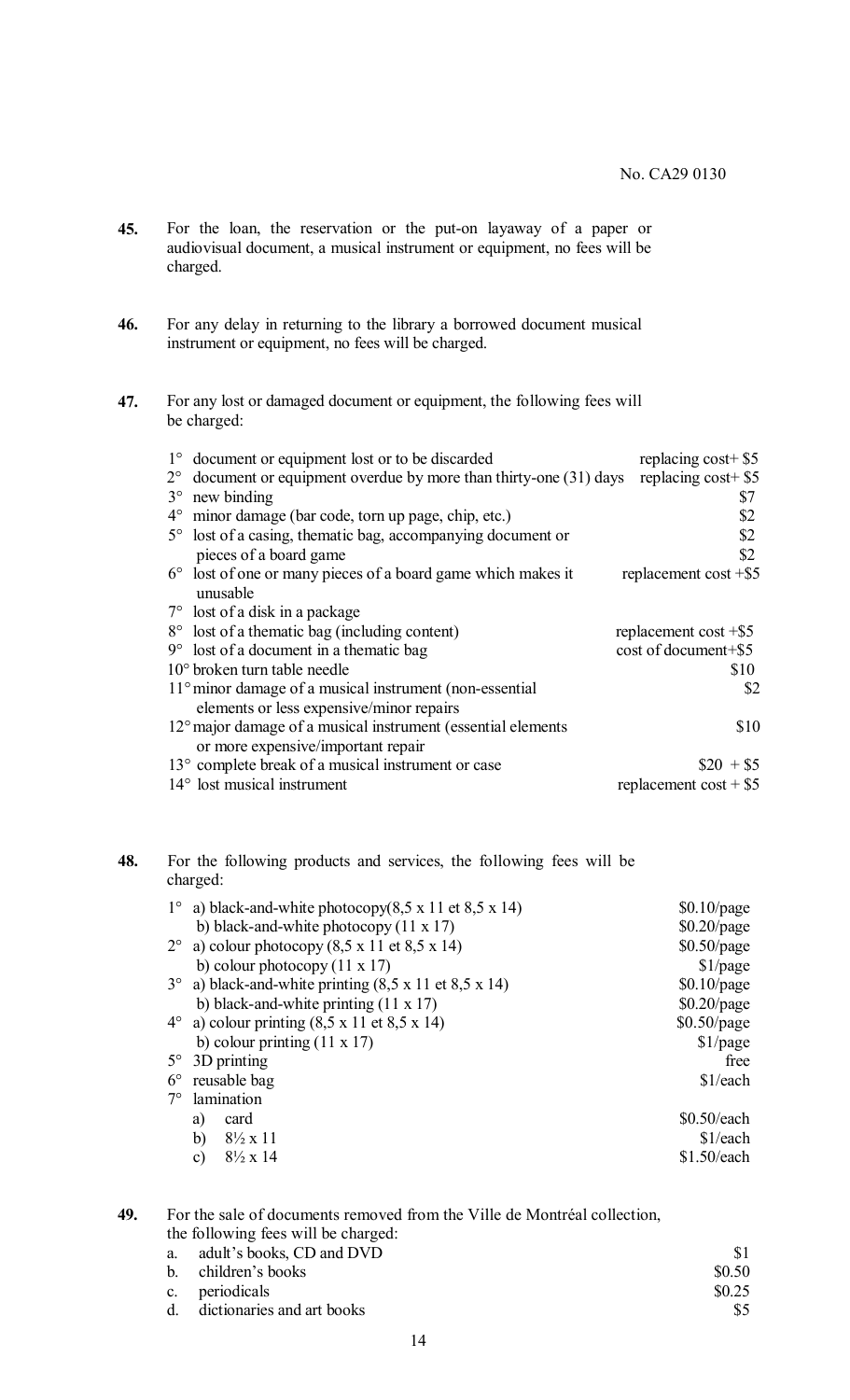## **SECTION 2**  TICKETING – "SHOWS" CATEGORY

\**All fees in Ticketing section include the administrative fees, and the taxes described in article 2.*

**51.** For the tickets of the regular shows category, the following fees will be charged:

| 1° Single ticket                                                                                                                  |         |
|-----------------------------------------------------------------------------------------------------------------------------------|---------|
| Adult                                                                                                                             | \$17    |
| Senior/student (upon presentation of a student card)/minor                                                                        | \$14    |
| 2° Unit price upon presentation of Accès Montréal card (10% discount)*                                                            |         |
| Adult                                                                                                                             | \$15.30 |
| Senior/student (upon presentation of a student card)/minor                                                                        | \$12.60 |
| *This discount is applicable at the purchase of a regular price ticket. Not<br>applicable at the purchase of three shows or more. |         |
| 3° Unit price at the purchase of 3 shows and more**                                                                               |         |
| Adult                                                                                                                             | \$11.90 |
| Senior/student (upon presentation of a student card)/minor                                                                        | \$9.80  |
| **At the purchase of three different shows or more in the shows category,                                                         |         |
| a 30% discount is applicable and the unit price of each ticket is the one                                                         |         |

*indicated at paragraph 3° of the corresponding article.*

*To benefit from this discount, the tickets purchases for the different shows must be done in the same transaction.* 

**52**. For the tickets of the category "Têtes d'affiche" shows, the following fees will be charged:

| $1^\circ$ Single ticket<br>Adult<br>Senior/student (upon presentation of a student card)/minor                                          | \$37<br>\$29,50 |
|-----------------------------------------------------------------------------------------------------------------------------------------|-----------------|
| 2° Unit price upon presentation of Accès Montréal card (10% discount)*                                                                  |                 |
| Adult                                                                                                                                   | \$33.30         |
| Senior/student (upon presentation of a student card)/minor                                                                              | \$26.55         |
| *This discount is applicable at the purchase of a regular price ticket. Not<br>applicable at the purchase of three shows or more.       |                 |
| 3° Unit price at the purchase of 3 shows and more**                                                                                     |                 |
| Adult                                                                                                                                   | \$25.90         |
| Senior/student (upon presentation of a student card)/minor                                                                              | \$20.65         |
| **At the purchase of three different shows or more in the shows category, a 30%                                                         |                 |
| discount is applicable and the unit price of each ticket is the one indicated at<br>paragraph $3^{\circ}$ of the corresponding article. |                 |

*To benefit from this discount, the tickets purchases for the different shows must be done in the same transaction.*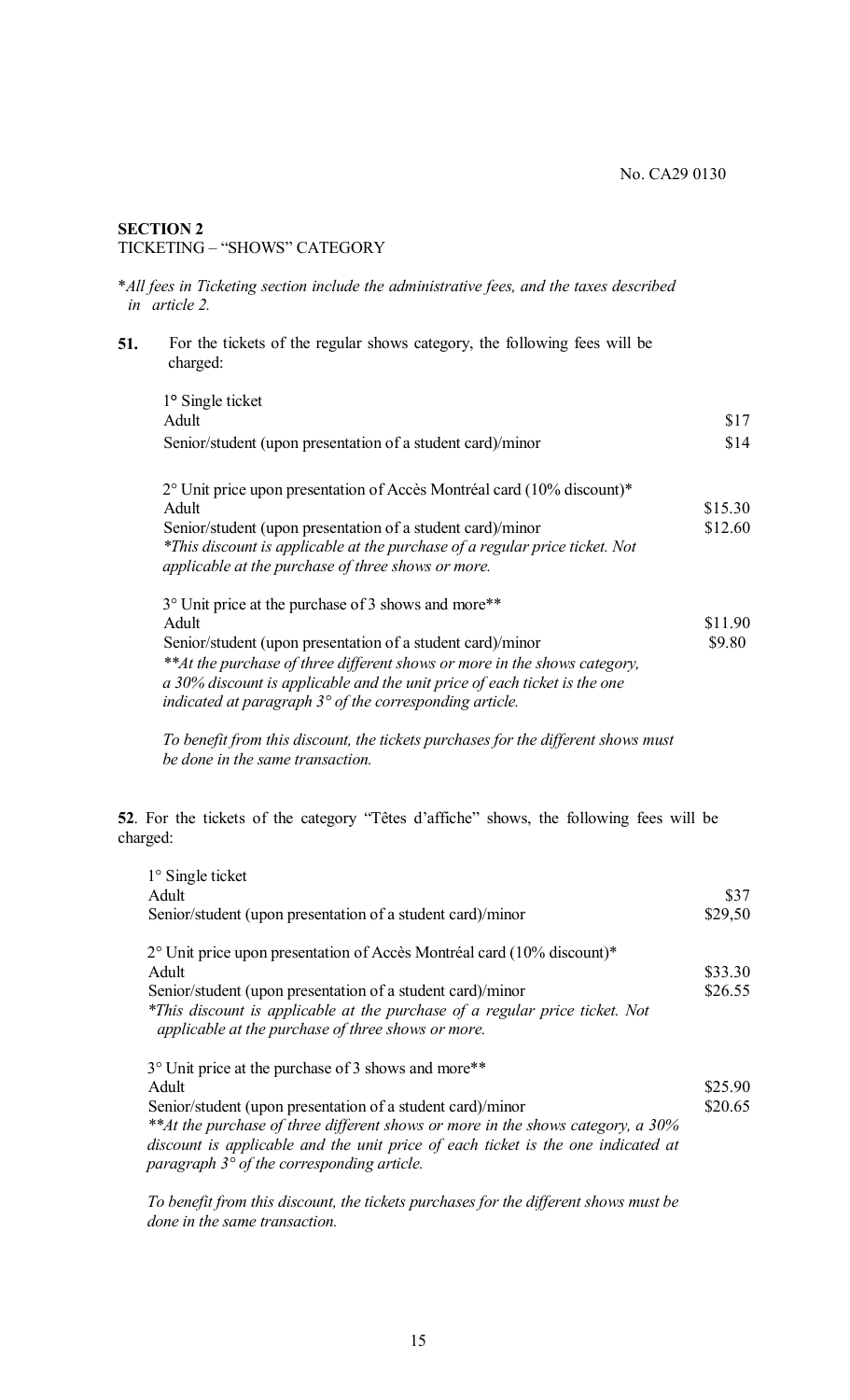**53**. For the tickets of the category Youth Shows, the following fees will be charged:

| 1° Single ticket (single rate)                                                                                                                                                                                                                                                                                                                         | \$3                |
|--------------------------------------------------------------------------------------------------------------------------------------------------------------------------------------------------------------------------------------------------------------------------------------------------------------------------------------------------------|--------------------|
| 2° Unit price upon presentation of Accès Montréal card (10% discount)*<br>*This discount is applicable at the purchase of a regular price ticket. Not<br>applicable at the purchase of three shows or more.                                                                                                                                            | \$2.70             |
| 3° Unit price at the purchase of 3 shows or more**<br>** At the purchase of three different shows or more in the shows category, a<br>30% discount is applicable and the unit price of each ticket is the one<br>indicated at paragraph $3^\circ$ of the corresponding article.                                                                        | \$2.10             |
| To benefit from this discount, the tickets purchases for the different shows must be<br>done in the same transaction.                                                                                                                                                                                                                                  |                    |
| 54. For the tickets of the category Shows of the Orchestre Métropolitain, the following<br>fees will be charged:                                                                                                                                                                                                                                       |                    |
| $1°$ Single ticket<br>Adult                                                                                                                                                                                                                                                                                                                            | \$18               |
| Senior/student (upon presentation of a student card)/minor                                                                                                                                                                                                                                                                                             | \$15               |
| 2° Unit price upon presentation of Accès Montréal card (10% discount)*<br>Adult<br>Senior/student (upon presentation of a student card)/minor<br>*This discount is applicable at the purchase of a regular price ticket. Not<br>applicable at the purchase of three shows or more.                                                                     | \$16.20<br>\$13.50 |
| 3° Unit price at the purchase of 3 shows or more**<br>Adult<br>Senior/student (upon presentation of a student card)/minor<br>** At the purchase of three different shows or more in the shows category,<br>a 30% discount is applicable and the unit price of each ticket is the one<br>indicated at paragraph $3^\circ$ of the corresponding article. | \$12.60<br>\$10.50 |
| To benefit from this discount, the tickets purchases for the different shows must be<br>done in the same transaction.                                                                                                                                                                                                                                  |                    |
| TICKETING – "FILM PROJECTION" CATEGORY                                                                                                                                                                                                                                                                                                                 |                    |

**55**. For the tickets of the "Regular Film projection" category, the following fees will be charged: free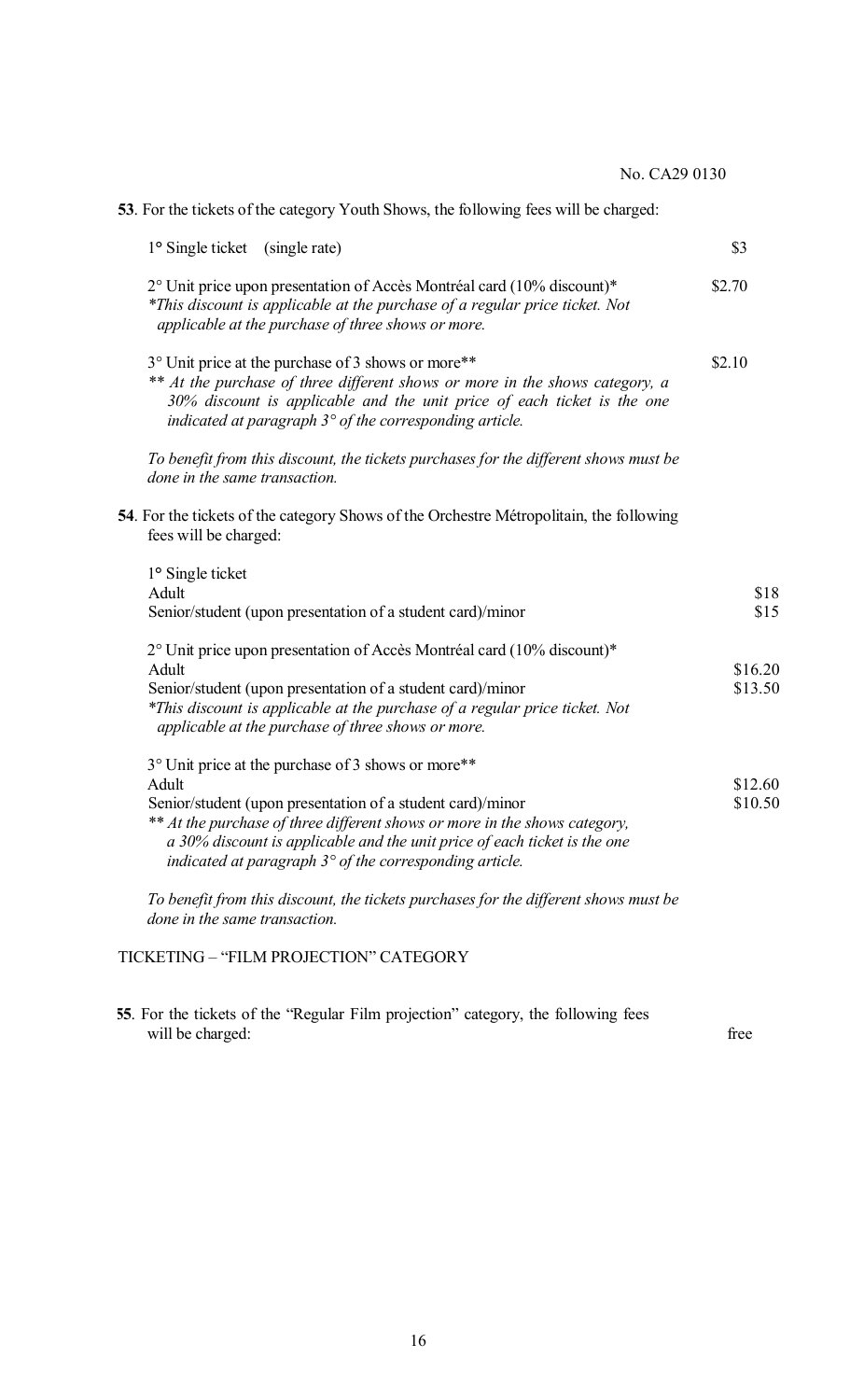|     | 56. For the tickets of the "Têtes d'affiches" Film projection category, the<br>following fees will be charged:                                                                                                                                                                              |                   |
|-----|---------------------------------------------------------------------------------------------------------------------------------------------------------------------------------------------------------------------------------------------------------------------------------------------|-------------------|
|     | 1° Single ticket<br>Adult<br>Senior/student (upon presentation of a student card)/minor                                                                                                                                                                                                     | \$5<br>$\sqrt{3}$ |
|     | 2° Unit price upon presentation of Accès Montréal card (10% discount)*<br>Adult<br>Senior/student (upon presentation of a student card)/minor<br>*This discount is applicable at the purchase of a regular price ticket. Not<br>applicable at the purchase of three films or more.          | \$3.50<br>\$2.10  |
|     | $3^{\circ}$ Unit price at the purchase of 3 films or more (30% of the<br>regular price)**<br>Adult<br>Senior/student (upon presentation of a student card)/minor<br>**To benefit from this discount, the tickets purchases for the different films must<br>be done in the same transaction. | \$3.50<br>\$2.10  |
|     | 57. For the tickets of the category Festival "Petits bonheurs", the following fees will<br>be charged:                                                                                                                                                                                      |                   |
|     | 1° Single ticket (single rate)                                                                                                                                                                                                                                                              | \$5               |
|     | 2° Upon presentation of Accès Montréal card (10% discount)*<br>This discount applies exclusively to the purchase of a ticket at a<br>regular price. It does not apply to the purchase of three shows or<br>more.*<br>3° Unit price at the purchase of 3 shows or more (30% of the regular   | \$4.50<br>\$3.50  |
|     | price), for the Festival "Petits bonheurs"*****<br>**To benefit from this discount, the tickets purchases for the different<br>shows for the "Festival" category must be done in the same<br>transaction.                                                                                   |                   |
|     | <b>58</b> . Promotions: the following gratuities and discounts are applicable as specified in<br>previous articles.                                                                                                                                                                         |                   |
|     | All the prices of paragraph 3 of each category can be used for special<br>promotions.                                                                                                                                                                                                       |                   |
|     | <b>SECTION 3</b><br><b>ART CONTEST</b>                                                                                                                                                                                                                                                      |                   |
| 59. | For the subscriptions to the Pierrefonds-Roxboro art contest:<br>$1^\circ$ resident<br>adult                                                                                                                                                                                                | \$5               |

|                          | senior/minor | \$3 |
|--------------------------|--------------|-----|
| $2^{\circ}$ non resident | adult        | \$7 |
|                          | senior/minor | \$5 |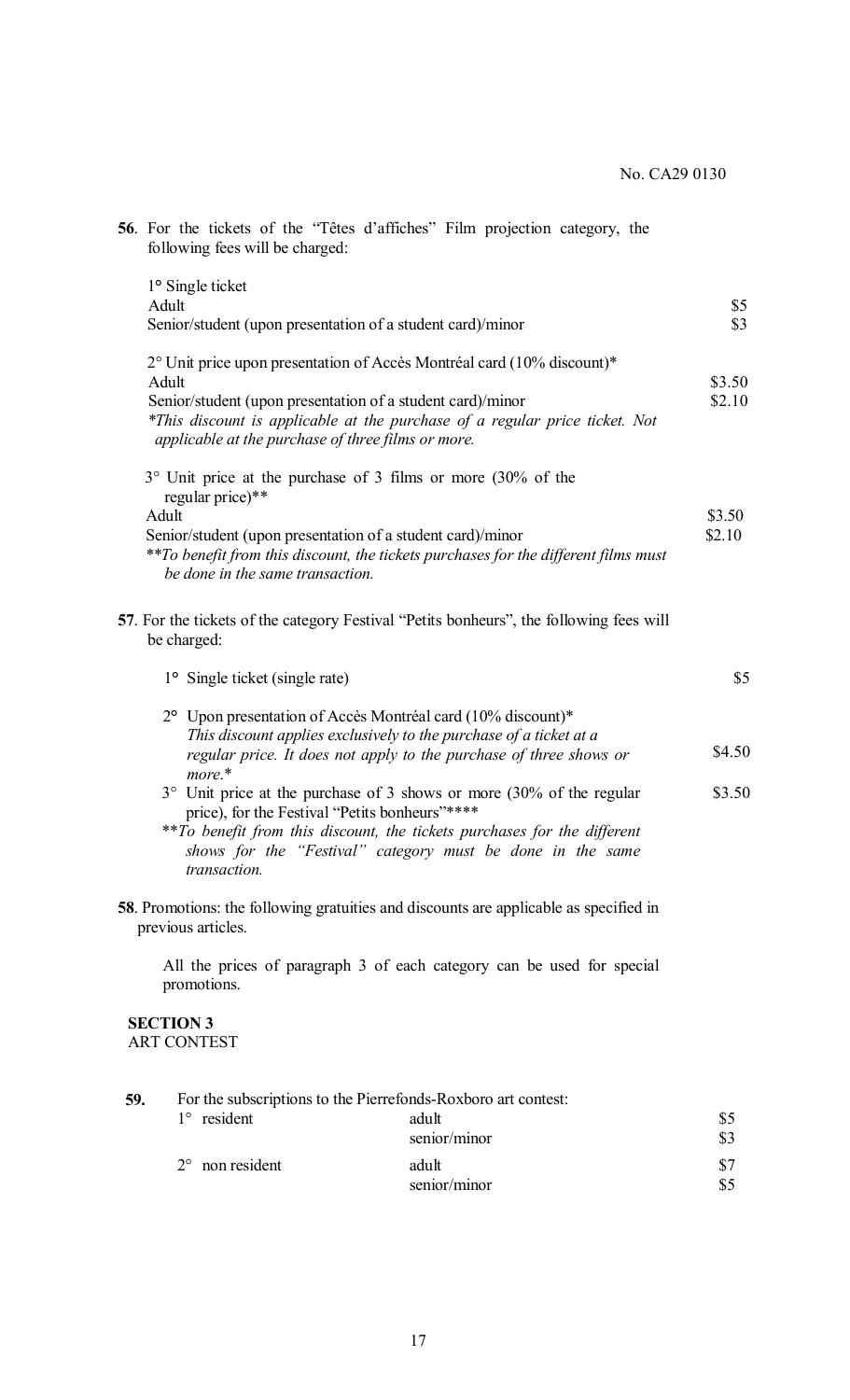### **SECTION 4** RENTAL OF PREMISES AND HALLS

- **60.** For the rental of premises and halls at the Pierrefonds Cultural Center, Marcel-Morin Community Center, Gerry Robertson Community Center and Chalet Roxboro as well as for various fees, amounts indicated in Annex B will be charged. A minimum of 3 hours is required for those rentals.
- **61.** For the rental by week, from Monday to Friday between 8 a.m. and 6 p.m. to hold a profit day camp at Pierrefonds Cultural Center, Marcel-Morin Community Center or at the Gerry Robertson Community Center between February  $1<sup>st</sup>$  and March 31 and between June 25 and September  $1<sup>st</sup>$ , the following fee will be charged: \$665.37

The availability of rooms will be established on an annual basis.

- **62.** For the rental for giving cultural or recreational courses or physical activities to a group of persons (adults, minors or social club) at Pierrefonds Cultural Center, Marcel-Morin Community Center or at the Gerry Robertson Community Center the following fees will be charged on an hourly basis:
	- 1° resident non-profit organization \$11.79 2° non-resident non-profit organization \$14.07
	- 3° natural person or profit organization resident \$16.23
	- 4° natural person or profit organization non-resident \$18.61

A minimum of two (2) hours is required for those rentals which can be extended by a consecutive half an hour on payment of half the hourly rate.

These rates are restricted to service distributors having signed a protocol agreement with the Borough, which is responsible for assigning rooms according to their availability.

- **63.** For the rental for holding singing or music courses on an individual basis at Pierrefonds Cultural Center, Marcel-Morin Community Center or at the Gerry Robertson Community Center the following fees will be charged on an hourly basis:
	- 1° resident non-profit organization \$5.89 2° non-resident non-profit organization \$7.03 3° natural person or profit organization resident \$8.23 4° natural person or profit organization non-resident \$9.41

A minimum of one (1) hour is required for those rentals which can be extended by a consecutive half an hour on payment of half the hourly rate.

These rates are restricted to service distributors having signed a protocol agreement with the Borough, which is responsible for assigning rooms according to their availability.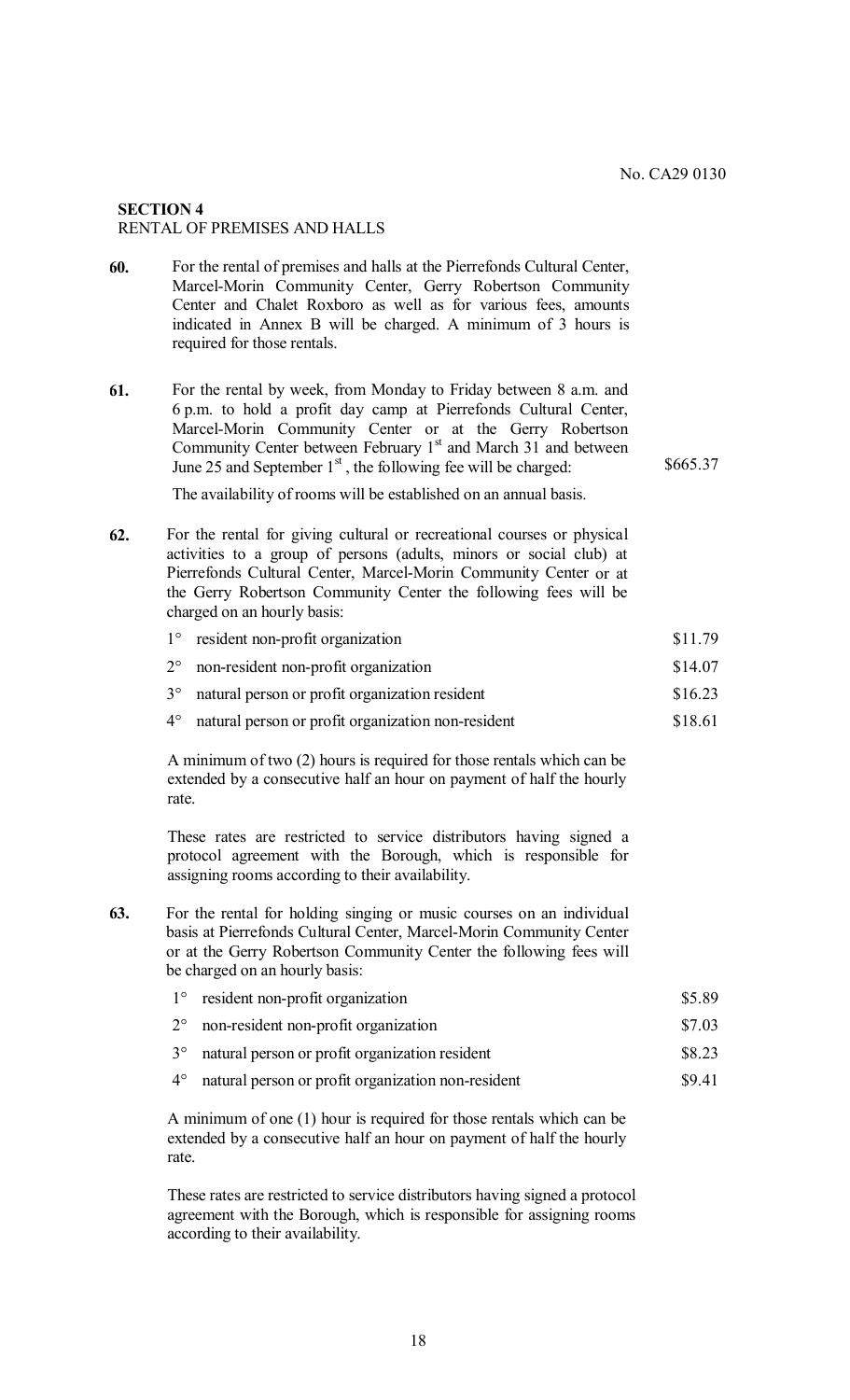# **SECTION 5** RENTAL OF GYMNASIUMS AND INDOOR SPORTS FACILITIES

| 64. | For the rental of single gymnasiums and indoor sports facilities, the |
|-----|-----------------------------------------------------------------------|
|     | following hourly rates will be charged:                               |

1° January 1 to August 31:

|             |               | a) for the rental of single gymnasiums, palestre facilities,<br>badminton, volleyball, basketball or soccer courts to a<br>NPO whose clientele are minors: | no charge |
|-------------|---------------|------------------------------------------------------------------------------------------------------------------------------------------------------------|-----------|
|             |               | b) for the rental of the following equipment to a NPO whose<br>clients are adults:                                                                         |           |
|             |               | single gymnasium or palestre facility                                                                                                                      |           |
|             |               | resident                                                                                                                                                   | \$36.22   |
|             |               | non-resident                                                                                                                                               | \$41.83   |
|             |               | badminton court                                                                                                                                            |           |
|             |               | resident                                                                                                                                                   | \$7.31    |
|             |               | non resident                                                                                                                                               | \$8.79    |
|             |               | volleyball court                                                                                                                                           |           |
|             |               | resident                                                                                                                                                   | \$21.68   |
|             |               | non resident                                                                                                                                               | \$25.79   |
|             |               | - basketball court                                                                                                                                         |           |
|             |               | resident                                                                                                                                                   | \$29.86   |
|             |               | non resident                                                                                                                                               | \$36.32   |
|             |               | soccer field                                                                                                                                               |           |
|             |               | resident                                                                                                                                                   | \$83.78   |
|             |               | non resident                                                                                                                                               | \$100.73  |
|             | $\mathbf{c})$ | for the rental of badminton, volleyball or basketball<br>multiple courts, the following maximum hourly rates will<br>be charged:                           |           |
|             |               | resident                                                                                                                                                   | \$83.78   |
|             |               | non resident                                                                                                                                               | \$100.73  |
|             |               | d) for the rental of single gymnasiums or palestre facilities to<br>a profit organization or a physical person:                                            |           |
|             |               | resident                                                                                                                                                   | \$52.84   |
|             |               | non resident                                                                                                                                               | \$61.93   |
| $2^{\circ}$ |               | September 1 to December 31:                                                                                                                                |           |
|             | a)            | for the rental of single gymnasiums, palestre facilities,                                                                                                  |           |
|             |               | badminton, volleyball, basketball or soccer courts to a<br>NPO whose clientele are minors:                                                                 |           |
|             |               |                                                                                                                                                            | no charge |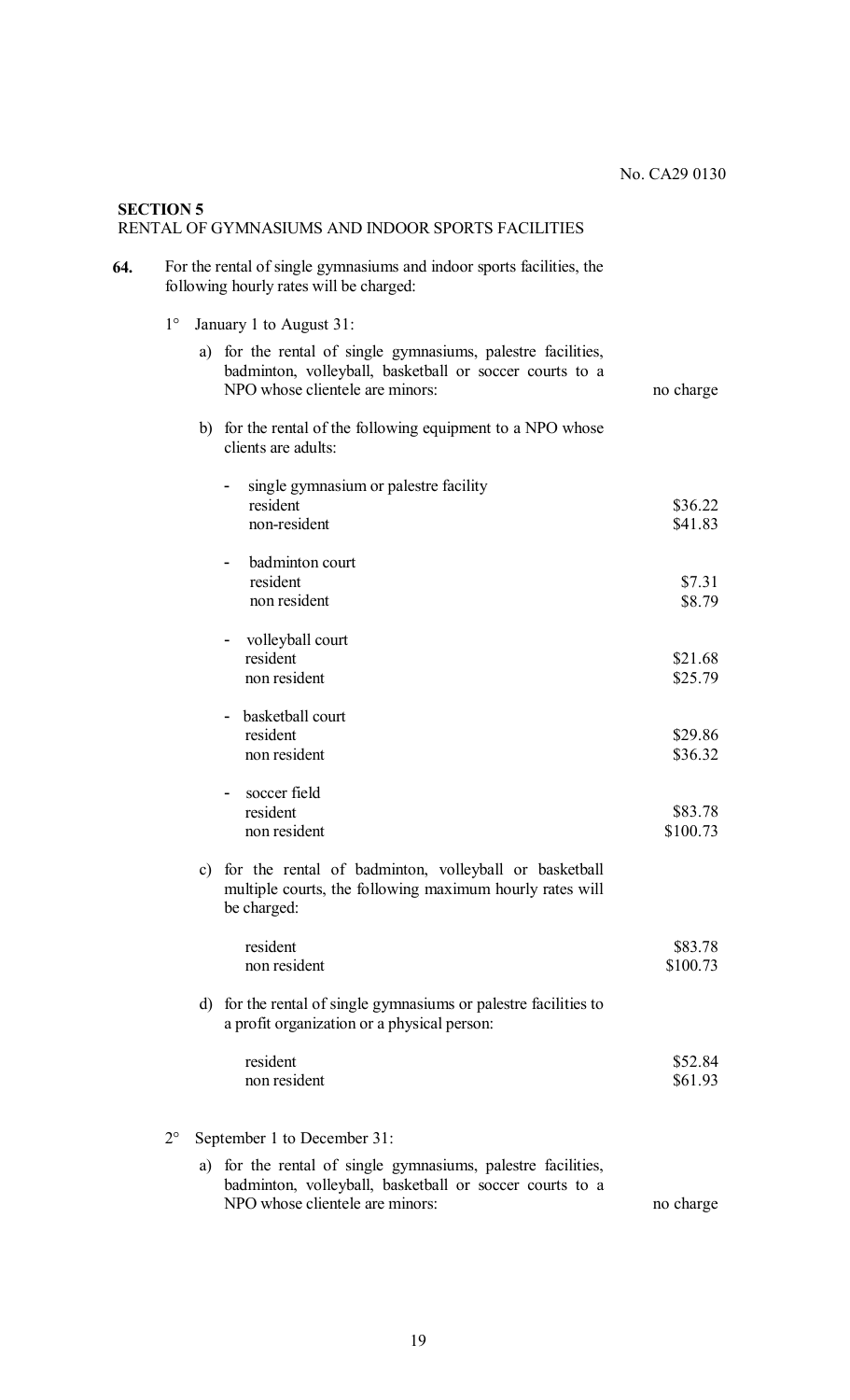#### b) For the rental of the following equipment to a NPO whose clientele are adults: - single gymnasium or palestre facility resident non-resident - badminton court resident non resident - volleyball court resident non resident - basketball court resident non resident soccer field resident non resident \$36.94 \$42.67 \$7.46 \$8.97 \$22.11 \$26.31 \$30.46 \$37.05 \$85.46 \$102.74 c) For the rental of badminton, volleyball or basketball multiple courts, the following maximum hourly rate will be charged: resident non resident \$85.46 \$102.74 d) For the rental of single gymnasiums or palestre facilities to a profit organization or a physical person: resident non resident \$53.90 \$63.17 **SECTION 6** RENTAL OF ICE TIME **65.** For the rental of ice time, the following hourly rates will be charged:

- 1° January 1 to August 31
	- a) Minor hockey league and organization whose clients are minors b) Organization whose clients are adults c) Organization having tournaments for an adult clientele \$125.40 \$194.84 \$125.40
	- d) School establishment whose clients are minor \$59.02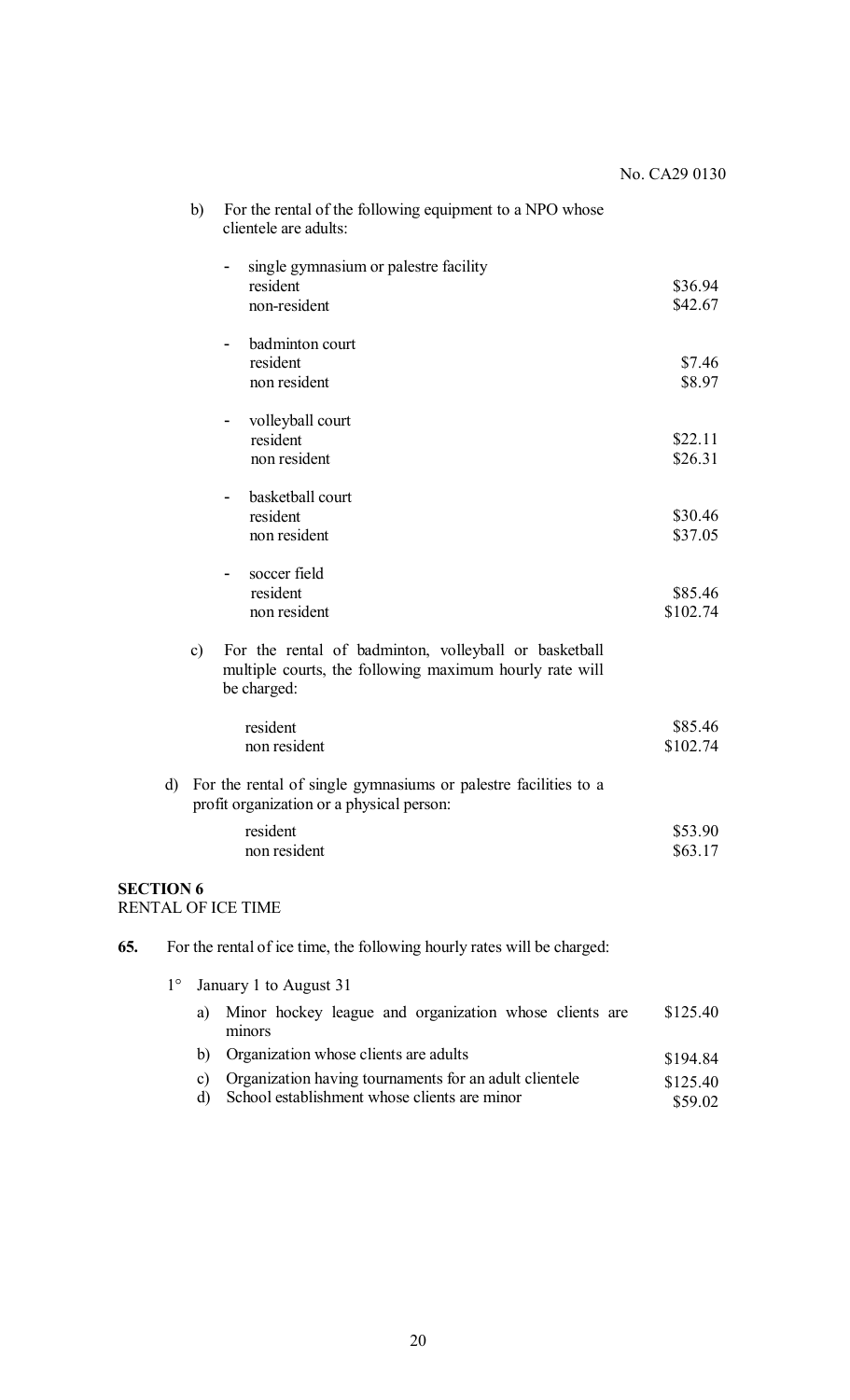|                  | $2^{\circ}$      |          | September 1 to December 31                                                                                                                                                                  |             |
|------------------|------------------|----------|---------------------------------------------------------------------------------------------------------------------------------------------------------------------------------------------|-------------|
|                  |                  | a)       | Minor hockey league and organization whose clients are<br>minors                                                                                                                            | \$127.90    |
|                  |                  | b)       | Organization whose clients are adults                                                                                                                                                       | \$198.73    |
|                  |                  | c)<br>d) | Organization having tournaments for an adult clientele<br>School establishment whose clients are minor                                                                                      | \$127.91    |
|                  |                  |          |                                                                                                                                                                                             | \$60.20     |
| <b>SECTION 7</b> |                  |          | <b>OUTDOOR ACTIVITIES</b>                                                                                                                                                                   |             |
| 66.              |                  |          | For a course given outdoor and organized by a profit organization or a<br>natural person for a session of twelve (12) weeks or less, the organizer<br>will be charged for each participant: |             |
|                  | $1^{\circ}$      |          | resident                                                                                                                                                                                    | \$5.97      |
|                  | $2^{\circ}$      |          | non-resident                                                                                                                                                                                | \$9.55      |
|                  |                  |          | The organizer is responsible for collecting money and handing it over<br>to the borough at the fourth week of the course.                                                                   |             |
|                  | <b>SECTION 8</b> |          | RIGHT OF ACCESS TO OPEN ACTIVITIES OF THE BOROUGH                                                                                                                                           |             |
| 67.              |                  |          | For access to open skating organized by the borough or its authorized<br>representative, the following fees will be charged:                                                                |             |
|                  | $1^{\circ}$      |          | open skating for all, on Saturday from 7:30 p.m. to 9:30 p.m. and<br>on Sunday from $1:30$ p.m. to $4:30$ p.m.                                                                              |             |
|                  | a)               |          | children 5 years old and younger                                                                                                                                                            |             |
|                  | b)               |          | children from 6 to 17 years old and people 50 years old and older                                                                                                                           | free<br>\$1 |
|                  |                  |          | c) adults from 18 to 49 years old                                                                                                                                                           | \$3         |
|                  | $2^{\circ}$      |          | open skating for people 50 years old and older, on Monday and<br>Wednesday from 11 a.m. to 12 p.m.                                                                                          | free        |
|                  | $3^\circ$        |          | open skating for families on Monday and Wednesday from<br>10 a.m. to 11 a.m. Families mean children 5 years old and<br>younger with an accompanying adult on ice.                           | free        |
| 68.              |                  | person:  | For access to an open activity (badminton or table tennis) organized by<br>the borough or its representative, the following fee will be charged per                                         |             |
|                  | $1^{\circ}$      |          | children 5 years old and younger                                                                                                                                                            | gratuit     |
|                  | $2^{\circ}$      |          | children from 6 to 17 years old and people 50 years old and older                                                                                                                           |             |
|                  | $3^\circ$        |          | adults from 18 to 49 years old                                                                                                                                                              | \$1         |
|                  |                  |          |                                                                                                                                                                                             | \$3         |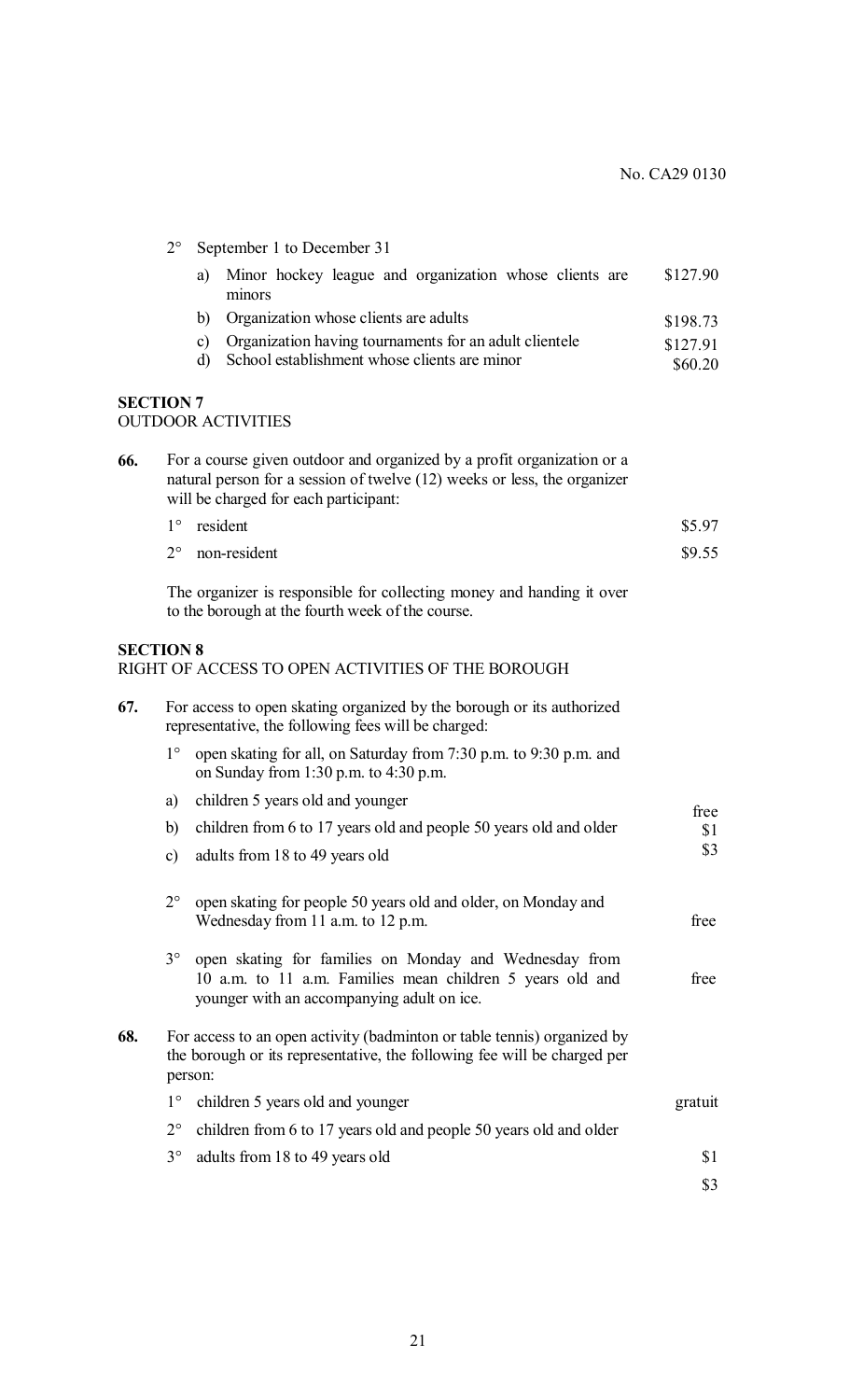\$5

| 69. | For access to public swimming at Valleycrest or Versailles |
|-----|------------------------------------------------------------|
|     | swimming pool, the following fees will be charged:         |

| $1^\circ$ resident                                                    | free upon presentation<br>of an access card |
|-----------------------------------------------------------------------|---------------------------------------------|
| a) Obtaining access card<br>adult/child<br>family (maximum 6 members) | \$5<br>\$15                                 |
| additional member                                                     | \$3                                         |

#### b) Replacement of lost card

### 2° non-resident

| a) daily admission   | minor                     |       |
|----------------------|---------------------------|-------|
|                      | adult                     | \$2   |
| b) season membership | minor                     | \$35  |
|                      | adult                     | \$70  |
|                      | couple (2 people)         | \$120 |
|                      | family (3 people or more) | \$150 |

c) season membership for the members of the

Valleycrest or Versailles Aquatic Association

| minor                     | \$25  |
|---------------------------|-------|
| adult                     | \$55  |
| couple (2 people)         | \$100 |
| family (3 people or more) | \$130 |

#### **CHAPTER 9**

TRANSITIONAL PROVISIONS

- **70.** In the event the present by-law does not fix the rates to dispense services to a third party by the City's employees, the following would be charged for those services:
	- 1° the hourly wage of labour directly appointed to targeted operations, increased from the annually budgeted rate for the social costs;
	- $2^{\circ}$  the rent for using automotive equipment listed in article 8, or, as the case may be, the amount billed to the City for the rental of automotive equipment or any equipment for the purpose of targeted operations;
	- 3° the cost of products used or supplied for rendered services;
	- 4° the administration fees at the rate of 15% applied on total fees provided for in paragraphs 1°, 2° and 3°.

The above rates also apply to claims made by the City to third parties liable for damages to the City's property for repairs carried out by it.

**71.** An interest of .8333% per month is applied on any amount due to the City calculated daily from the date when this amount became payable.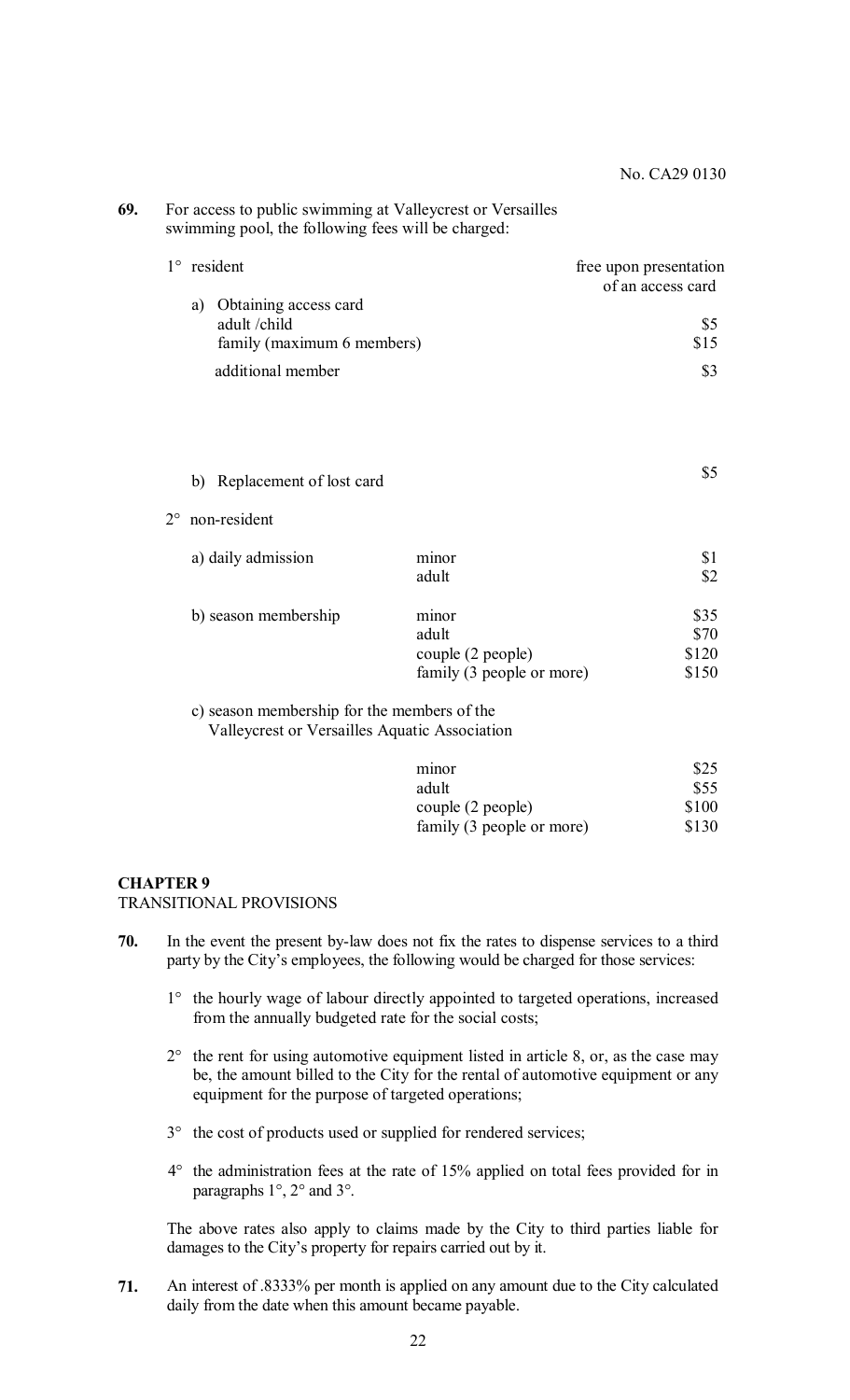# **CHAPTER 10**

EFFECTIVE DATE AND ENFORCEMENT

**72.** The present by-law applies to the fiscal year 2022 and replaces from January 1, 2022 by-law number CA29 0123-3.

# **ANNEX A**

RATES FOR THE USE OF MACHINERY AND TOOLS

**ANNEX B** RATES FOR THE RENTAL OF PREMISES AND HALLS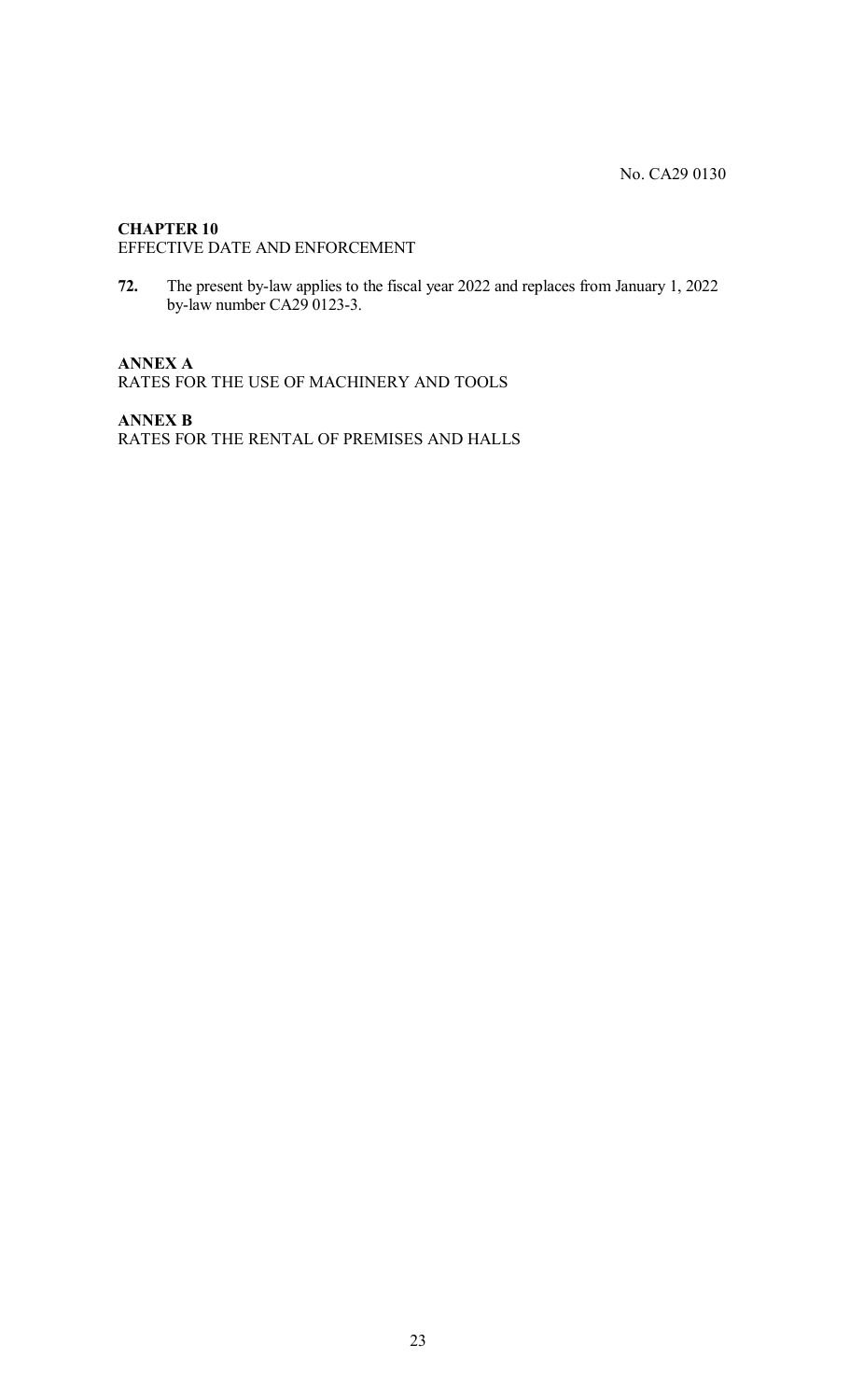# **ANNEX A** (Section 4)

# **RATES FOR THE USE OF MACHINERY AND TOOLS**

| Wood chipper with a truck of 3 tons or more           | \$58.05  |
|-------------------------------------------------------|----------|
| Street sweeper                                        | \$104.41 |
| Sidewalk equipment                                    | \$47.41  |
| 10-wheel tank truck                                   | \$54.18  |
| 6-wheel truck, 3 metric tons and over (2 axles)       | \$59.93  |
| 10-wheel truck (3 axles)                              | \$77.50  |
| 6-wheel truck, cube or Magnavan                       | \$28.22  |
| 12-wheel truck (4 axles)                              | \$95.88  |
| Aerial device truck                                   | \$54.18  |
| Min-van                                               | \$16.93  |
| Loader retro-excavator                                | \$54.18  |
| Front loader on wheels                                | \$63.89  |
| Salt spreader 6-wheel truck (2 axles)                 | \$59.93  |
| Salt spreader 10-wheel truck (3 axles)                | \$77.50  |
| Steam thawing machine with minivan                    | \$79.01  |
| Hydraulic drill for backhoe                           | \$20.88  |
| Grader                                                | \$95.27  |
| Paving machine                                        | \$64.11  |
| Asphalt roller "BW-120"                               | \$25.17  |
| Asphalt saw including a 6-wheel truck and accessories | \$54,18  |
| Snow blower, including articulated blower             | \$125.29 |
| Line tracer, mobile unit                              | \$50.79  |
| Line tracer, portable unit                            | \$21.45  |
|                                                       |          |